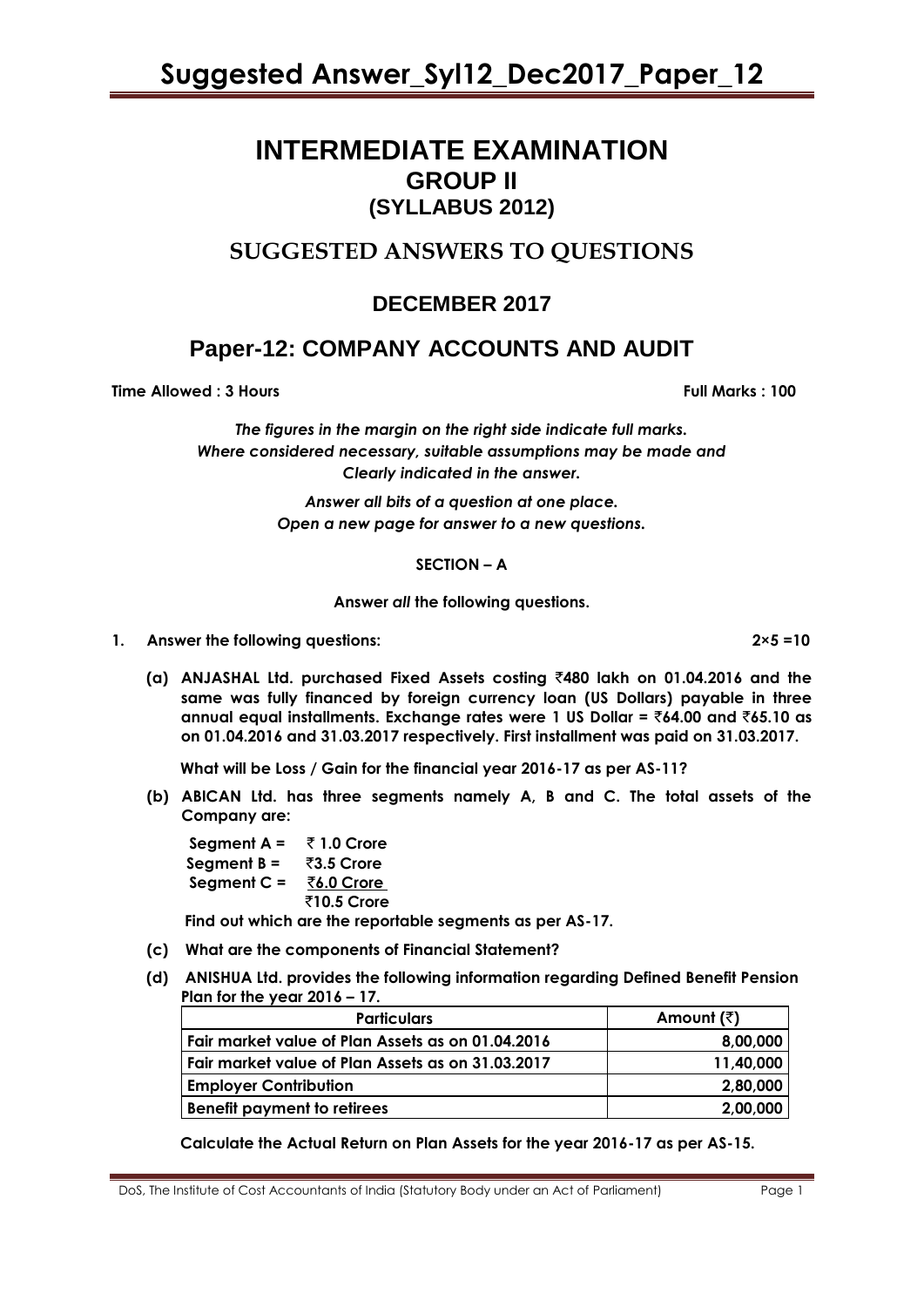**(e) Give any two points of distinction between Reserve Capital and Capital Reserve.**

#### **Answer:**

- **(a)** As per AS 11 all foreign currency transactions should be recorded by applying the exchange rate at the date of transaction. Foreign Currency loan =  $\overline{$}480$  lakhs/ $\overline{$}64$  = 7.5 lakhs US Dollars. Exchange difference as on 31.03.2017 = 7.5 lakhs US Dollars  $\times$  (65.10 – 64.00) = 8.25 lakhs It is to be added to the carrying amount of the Fixed Asset with corresponding credit to outstanding loan.
- **(b)** According to AS-17 "Segment Reporting", total assets of All segment is (1+ 3.5 + 6)  $=$  ₹10.5 Crore Segment A holds assets of ₹1 Crore is 9.52% of Total Assets Segment B holds assets of ₹3.5 Crore is 33.33% of Total Assets Segment C holds assets of ₹6 Crore is 57.15% of Total Assets Thus only B and C hold more than 10% of Total Assets. Hence only B and C are the Reportable Segments.
- **(c)** Financial statement comprises of Income statement, Balance sheet, statement of changes of Financial position like cash flow statement and Notes to Accounts and Accounting Policies.

| <b>Particulars</b>                                      | Amount (そ) | Amount (₹) |
|---------------------------------------------------------|------------|------------|
| Fair market value of Plan Assets as on 31.03.2017       |            | 11,40,000  |
| Less: Fair market value of Plan Assets as on 01.04.2016 |            | (8,00,000) |
| Change in Plan Assets                                   |            | 3,40,000   |
| Adjusted for Employer contribution                      | 2,80,000   |            |
| Less: Benefit payment to retirees                       | 2,00,000   | (80,000)   |
| Actual return on Plan Assets                            |            | 2,60,000   |

|  | (d) The actual return on Plan Assets for the year 2016 – 2017 is computed as follows: |  |  |  |  |  |  |
|--|---------------------------------------------------------------------------------------|--|--|--|--|--|--|
|--|---------------------------------------------------------------------------------------|--|--|--|--|--|--|

| <b>Reserve Capital</b>                                                            | <b>Capital Reserve</b>                                                                |
|-----------------------------------------------------------------------------------|---------------------------------------------------------------------------------------|
|                                                                                   | Reserve Capital refer to that portion of  It refers to those amounts which are not    |
|                                                                                   | uncalled share capital which shall not be regarded as tree for distribution by way of |
| capable of being called up except in the divided through Profit and Loss Account. |                                                                                       |
| event and for the purposes of the                                                 |                                                                                       |
| company being wound up (Sec. 65).                                                 |                                                                                       |
|                                                                                   | It is not mandatory to create Reserve It is mandatory to create Capital Reserve       |
| Capital.                                                                          | in case of profit on forfeited shares.                                                |
|                                                                                   | It is not disclosed in the company's  It is required to be disclosed as the 1st item  |
| Balance Sheet.                                                                    | under the head 'Reserves and Surplus' on                                              |
|                                                                                   | the liabilities side of the Balance Sheet.                                            |

#### **2. Match the following items in Column ―A‖ with items shown in Column ―B‖ 1×5=5**

| Column "A"               | Column "B"      |
|--------------------------|-----------------|
| 1. Earning per Share     | A. AS-19        |
| 2. Accrual               | <b>B.</b> AS-29 |
| 3. Accounting for leases | C. AS-20        |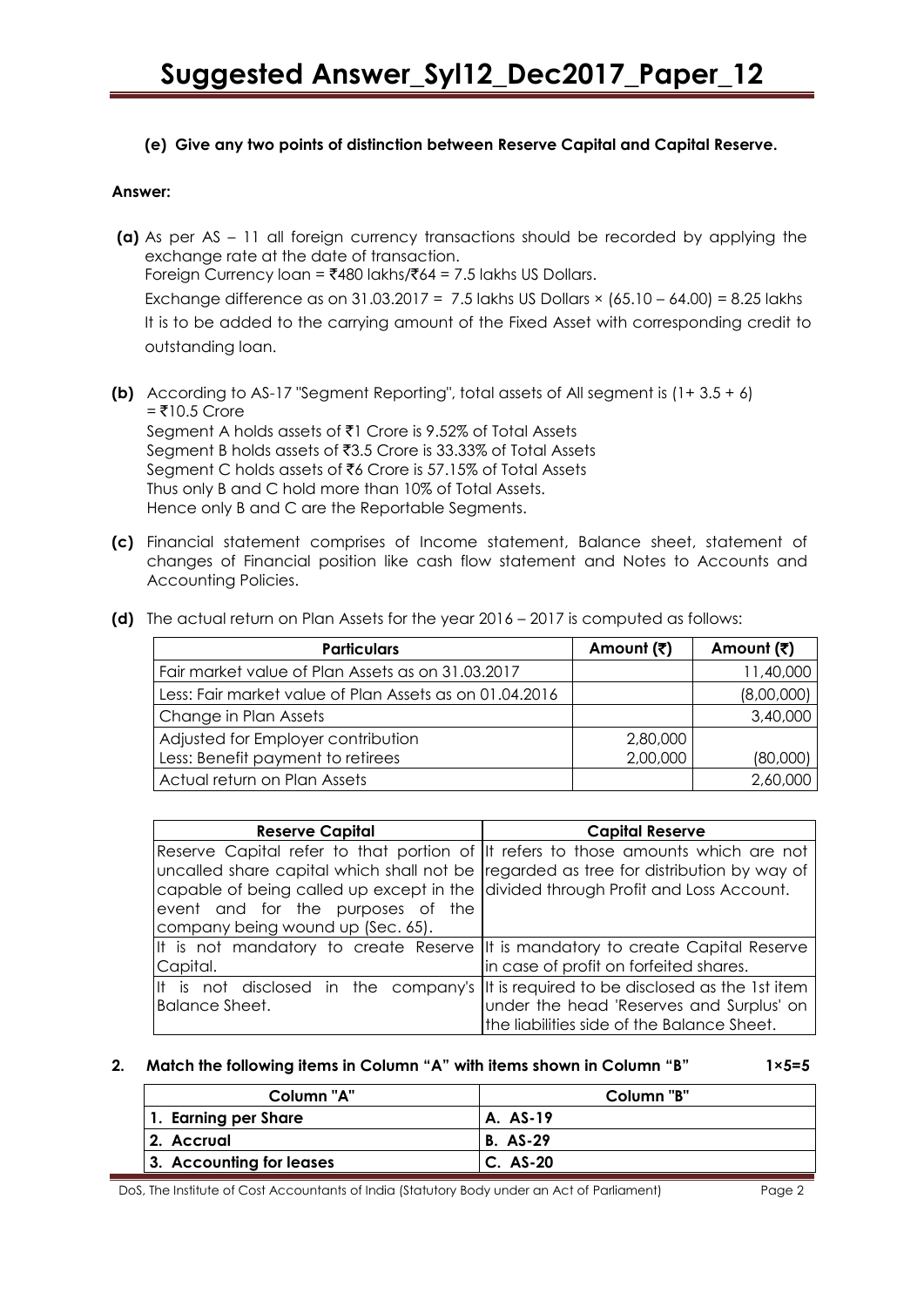| 4. Reliability                                                                                                        | D. Fundamental Accounting Assumptions |
|-----------------------------------------------------------------------------------------------------------------------|---------------------------------------|
| $\mid$ 5. Recognition of principles of contingent $\mid$ E. Free from material error and biases<br><b>liabilities</b> |                                       |

#### **Answer :**

| Column "A"                                                | Column "B"                             |
|-----------------------------------------------------------|----------------------------------------|
| 1. Earnings per Share                                     | $C.$ AS-20                             |
| 2. Accrual                                                | D. Fundamental Accounting Assumptions  |
| 3. Accounting for leases                                  | $A. AS-19$                             |
| 4. Reliability                                            | E. Free from material error and biases |
| 5. Recognition of principles of contingent<br>liabilities | B. AS-29                               |

#### **3. Answer** *any two* **questions: 5×2=10**

- **(a) What is meant by Audit Programme?**
- **(b) What is meant by Internal Control and Internal Check?**
- **(c) State the basic features of continuous audit, (any five)**
- **(d) Explain the meaning of the term "Subsequent events" as used in the SA 560 (Revised).**
- **(e) What is meant by Auditing in depth?**

#### **Answer:**

**(a)**

- 1. An Audit Programme is a detailed plan of applying the audit procedure in the given circumstances with instructions for the appropriate techniques to be adopted for accomplishing the audit objectives.
- 2. It is framed keeping in view the nature, size and composition of the business, dependability of the internal control and the given scope of work.
- 3. It provides sufficient details to serve as a set of instructions to the audit team and also helps to control the proper execution of the work.
- 4. On the basis of experience while carrying out the audit work, the programme may be altered to take care of situations which were left out originally, but found relevant for the particular audit situation. Similarly, if any work originally provided for proves beyond doubt to be unnecessary or irrelevant, that may be dropped.
- 5. There should be periodic review of the audit programme to assess whether the same continues to be adequate for obtaining requisite knowledge and evidence about the transaction,
- **(b)** Internal Control is the process designed, implemented and maintained by those charged with governance, management and other personnel to provide reasonable assurance about the achievement of an entity's objectives with regard to reliability of financial reporting, effectiveness and efficiency of operations, safeguarding of assets, and compliance with applicable laws and regulations. The term "controls" refers to any aspects of one or more of the components of Internal Control.

DoS, The Institute of Cost Accountants of India (Statutory Body under an Act of Parliament) Page 3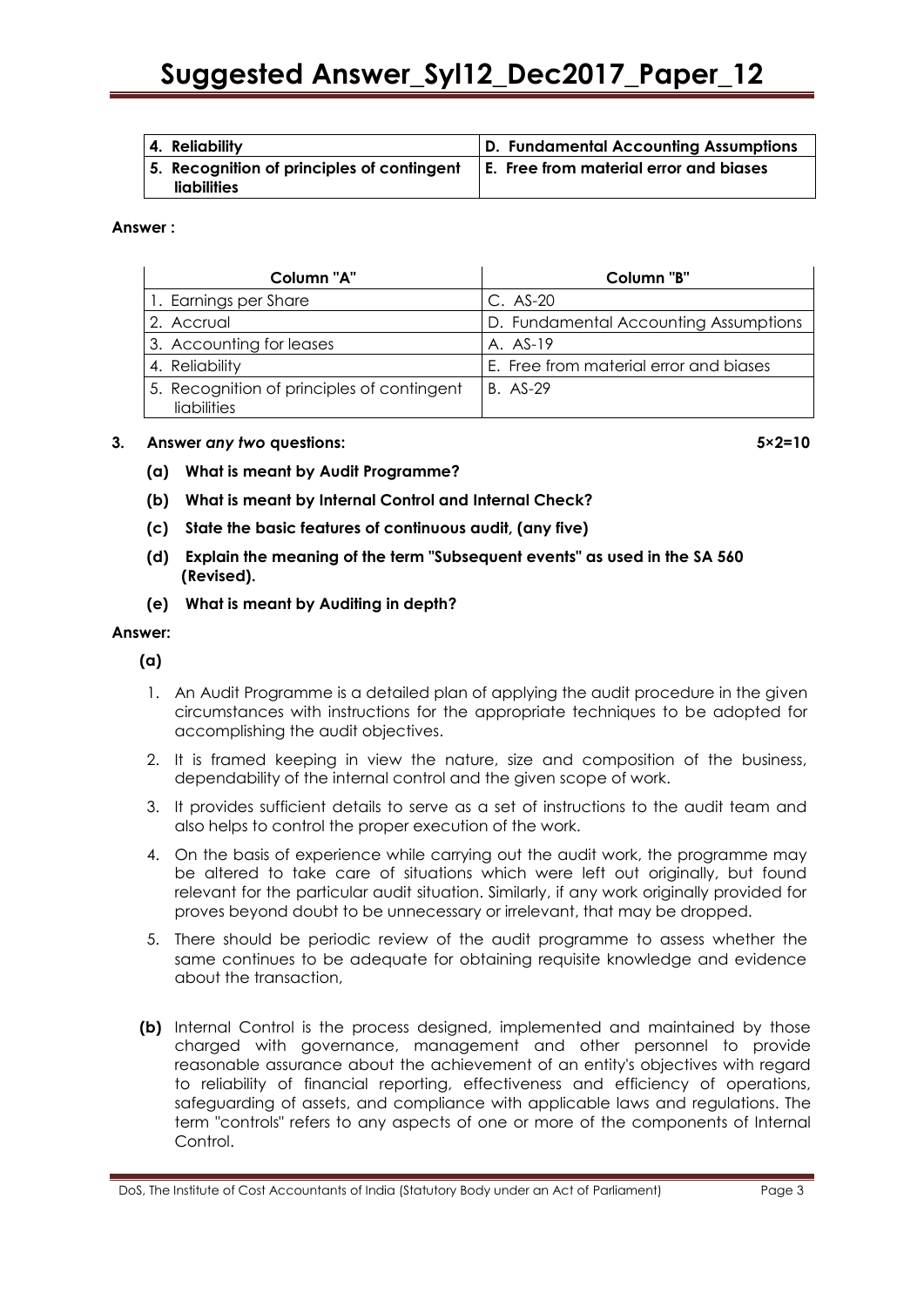Internal check has been defined by the Institute of Chartered Accountants of England and Wales as the ''checks on day to day transactions which operate continuously as part of the routine system whereby the work of one person is proved independently or is complementary to the work of another the object being the prevention or early detection of errors or fraud".

- **(c)** Features of Continuous Audit:
	- $\triangleright$  It is a process conducted throughout the year.
	- $\triangleright$  It is conducted at regular or irregular intervals.
	- $\triangleright$  It focuses on testing 100% of transactions.
	- $\triangleright$  Technology is important to enabling it.
	- $\triangleright$  It provides advance notice about errors and irregularities detected.
	- $\triangleright$  Surprise visits by the auditor are involved.
- **(d)** SA 560 on "Subsequent Events", defines the term "subsequent events" as events occurring between the date of the financial statements and the date of the auditor's report, and facts that become known to the auditor after the date of the auditor's report.,

"Subsequent Events" also refer to significant events which occurred up to the date of report of the auditor of that component.

Thus, subsequent events are those events which occur after the date of the balance sheet till the audit report is signed by the auditor.

**(e)** Auditing in depth means the tracing of a transactions through its various stages from origin to completion, examining the supporting records at each stage and ascertaining whether all the requirements laid down in the system of internal check have been compiled with.

#### **SECTION – B**

#### **Answer** *any three* **questions from Q no 4,5,6 and 7. 15×3=45**

**4. (a) The following is the Balance Sheet of COWIJ limited as on 31st March 2017:**

| Liabilities                                                                | ₹         | <b>Assets</b>                                | ₹         |
|----------------------------------------------------------------------------|-----------|----------------------------------------------|-----------|
| 50,000 Equity Shares of ₹10<br>each, ₹8 per share called up<br>and paid up |           | 4,00,000   Fixed Assets                      | 6,00,000  |
| 13% Redeemable<br>5,000.<br>Preference Shares of ₹100<br>each              | 5.00.000  | <b>Investments [Face</b><br>Value ₹1,25,000] | 2,00,000  |
| <b>Securities Premium</b>                                                  | 98,000    | <b>Inventories</b>                           | 2,00,000  |
| <b>General Reserve</b>                                                     | 90,000    | <b>Trade Receivables</b>                     | 2,00,000  |
| Profit & Loss A/c                                                          | 1,12,000  | <b>Cash at Bank</b>                          | 3,00,000  |
| <b>Trade Payables</b>                                                      | 3,00,000  |                                              |           |
|                                                                            | 15,00,000 |                                              | 15,00,000 |

**The Company resolved:**

DoS, The Institute of Cost Accountants of India (Statutory Body under an Act of Parliament) Page 4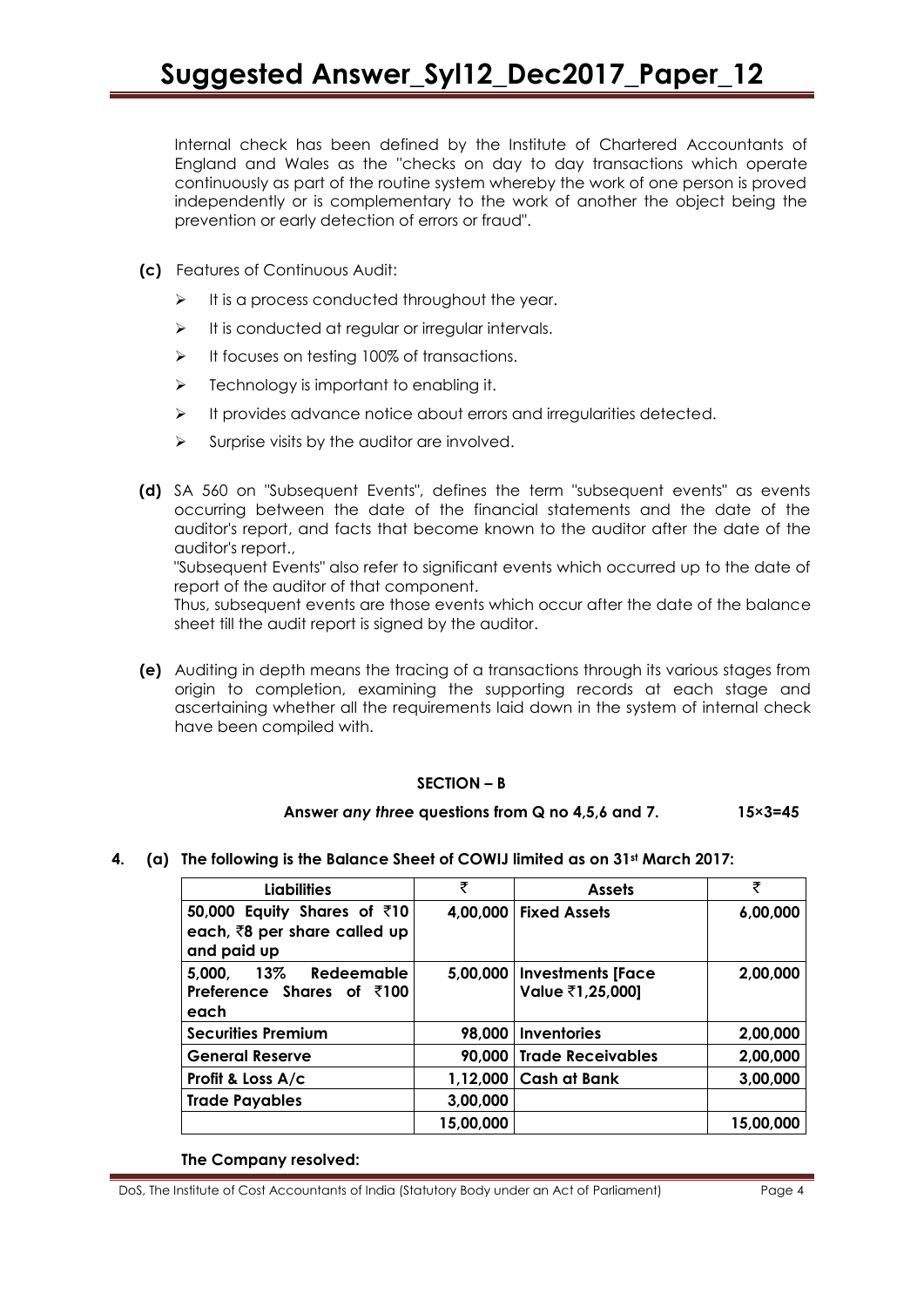- **(i) To convert the partly paid-up equity shares into fully paid-up on 1st April, 2017 without requiring the shareholders to pay for the same.**
- **(ii) To redeem the preference shares on 30th April at a premium of** *7 ½ %* **and for this purpose to issue 3,000 12% preference shares of** `**100 each at a premium of 10% payable in full on application.**

**The resolutions were carried into effect. For the purpose of the above redemption, on 29th April, the company sold its fixed assets having book value of**  $\bar{\tau}$  **3,00,000 for** `**3,82,500 and all the investments @ 208%. On 31st May, all payments were made on redemption except to holders of 200 shares who could not be traced.**

**On 30th June, the Directors issued fully paid bonus shares to the then shareholders at the rate of 3 for 5 held at a premium of 5%.**

**Required: Pass necessary Journal Entries in the books of the company to record the above transactions. 10**

**(b) What are the disclosure requirements of reportable segment as per AS-17? 5**

**Answer : (a)**

| <b>Date</b> | <b>Particulars</b>                                                                                                                                                                        | L.F. | Dr. $(\overline{\zeta})$ | Cr. $(\bar{z})$    |
|-------------|-------------------------------------------------------------------------------------------------------------------------------------------------------------------------------------------|------|--------------------------|--------------------|
| 01.04.17    | Equity Share Final Call A/c<br>Dr.<br>To Equity Share Capital A/c<br>(Being the final call of ₹ 2 per share due on<br>50,000 shares as per Board's Resolution<br>dated)                   |      | 1,00,000                 | 1,00,000           |
| 01.04.17    | General Reserve A/c<br>Dr.<br>Profit & Loss A/c<br>Dr.<br>To Bonus to shareholders A/c<br>the<br>bonus<br>declared<br>(Being<br>$\alpha$ s<br>per<br>shareholders resolution date)        |      | 90,000<br>10,000         | 1,00,000           |
| 01.04.17    | Bonus to Shareholders A/c<br>Dr.<br>To Equity Share Final Call A/c<br>the utilisation of bonus<br>(Being<br>payable<br>towards payment of final call)                                     |      | 1,00,000                 | 1,00,000           |
| 29.04.17    | Bank A/c<br>Dr.<br>To Fixed Assets A/c<br>To Profit & Loss A/c<br>(Being the sale of fixed assets costing<br>₹3,00,000 for the purpose of redemption of<br>shares at a profit of ₹82,500) |      | 3,82,500                 | 3,00,000<br>82,500 |
| 29.04.17    | Bank A/c<br>Dr.<br>To Investments A/c<br>To Profit & Loss A/c<br>(Being the investments sold for the purpose of<br>redemption of shares at a profit of ₹ 60,000)                          |      | 2,60,000                 | 2,00,000<br>60,000 |
| 30.04.17    | Bank A/c<br>Dr.<br>To Pref. Share Application & Allotment A/c<br>(Being the receipt of application money)                                                                                 |      | 3,30,000                 | 3,30,000           |
| 30.04.17    | Pref. Share Application & Allotment A/c<br>Dr.                                                                                                                                            |      | 3,30,000                 |                    |

**JOURNAL**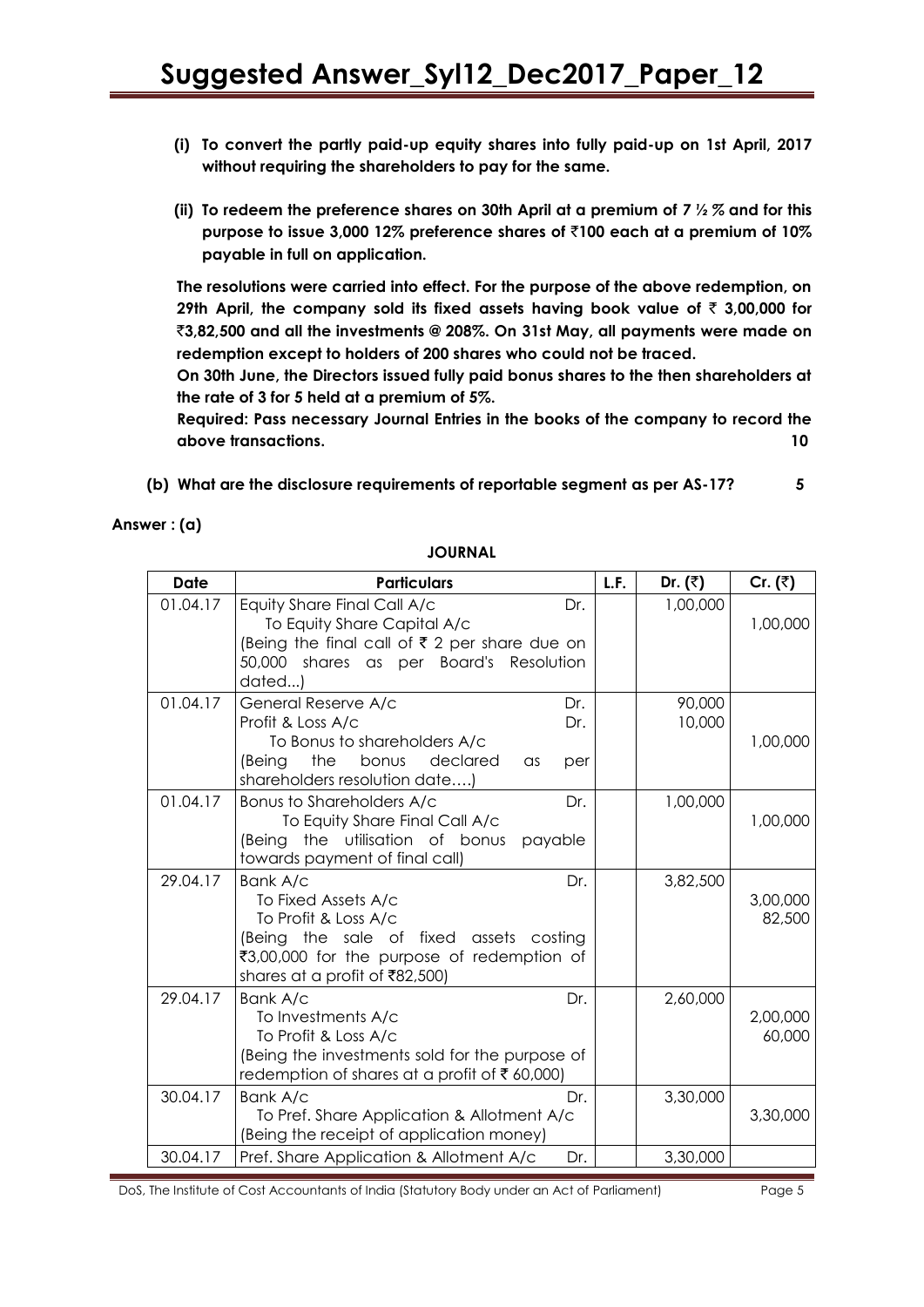|            | To 12% Preference Share Capital A/c<br>To Securities Premium A/c<br>(Being the amount received on issue of 3,000                                                                                                                                                                                                                                                |                              | 3,00,000<br>30,000 |
|------------|-----------------------------------------------------------------------------------------------------------------------------------------------------------------------------------------------------------------------------------------------------------------------------------------------------------------------------------------------------------------|------------------------------|--------------------|
|            | 12% preference shares of ₹ 100 each at a<br>premium of 10% for<br>the<br>purpose<br>of<br>redemption<br>of shares<br>Board's<br>per<br>as<br>Resolution dated)                                                                                                                                                                                                  |                              |                    |
|            | Securities Premium A/c<br>Dr.<br>To Premium on Redemption of<br>Preference Shares A/c<br>(Being the premium on redemption of share<br>@71/2% provided out of Share Premium                                                                                                                                                                                      | 37,500                       | 37,500             |
| 30.04.2017 | Account)<br>Profit & Loss A/c<br>Dr.<br>To Capital Redemption Reserve A/c<br>(Being the amount transferred out of Profit &<br>Loss Account to Capital Redemption Reserve<br>Account of an amount equal to nominal<br>value of preference<br>shares redeemed<br>otherwise than out of the proceeds of fresh<br>shares issued as required under Companies<br>Act) | 2,00,000                     | 2,00,000           |
| 30.04.17   | 13% Redeemable Pref. Share Capital A/c Dr.<br>Premium on Redemption of Preference Shares<br>A/c<br>Dr.<br>To Red. Preference Shareholders' A/c<br>(Being the amount payable on redemption<br>premium<br>transferred<br>including<br>Red.<br>to<br>Preference Shareholders Account)                                                                              | 5,00,000<br>37,500           | 5,37,500           |
| 31.05.2017 | Red. Preference Shareholders' A/c<br>Dr.<br>To Bank A/c<br>(Being the amount due on redemption paid<br>in full except to holders of 200 shares)                                                                                                                                                                                                                 | 5,16,000                     | 5,16,000           |
| 30.06.2017 | Capital Redemption Reserve A/c<br>Dr.<br>Securities Premium A/c<br>Dr.<br>Profit & Loss A/c<br>Dr.<br>To Bonus Payable A/c<br>the<br>bonus<br>declared<br>(Being<br>per<br>as<br>shareholders' Resolution dated for issuing<br>fully paid shares)                                                                                                               | 2,00,000<br>90,500<br>24,500 | 3,15,000           |
| 30.06.17   | Bonus Payable A/c<br>Dr.<br>To Equity Share Capital A/c<br>To Securities Premium A/c<br>(Being the issue of 30,000 fully paid shares of<br>₹ 10 each as bonus shares in the ratio of 3 for<br>5 as per Board's Resolution dated)                                                                                                                                | 3,15,000                     | 3,00,000<br>15,000 |

#### **Answer:**

**(b)** An enterprise should disclose the following for each reportable segment:

(1) segment revenue, classified into segment revenue from sales to external customers and segment revenue from transactions with other segments;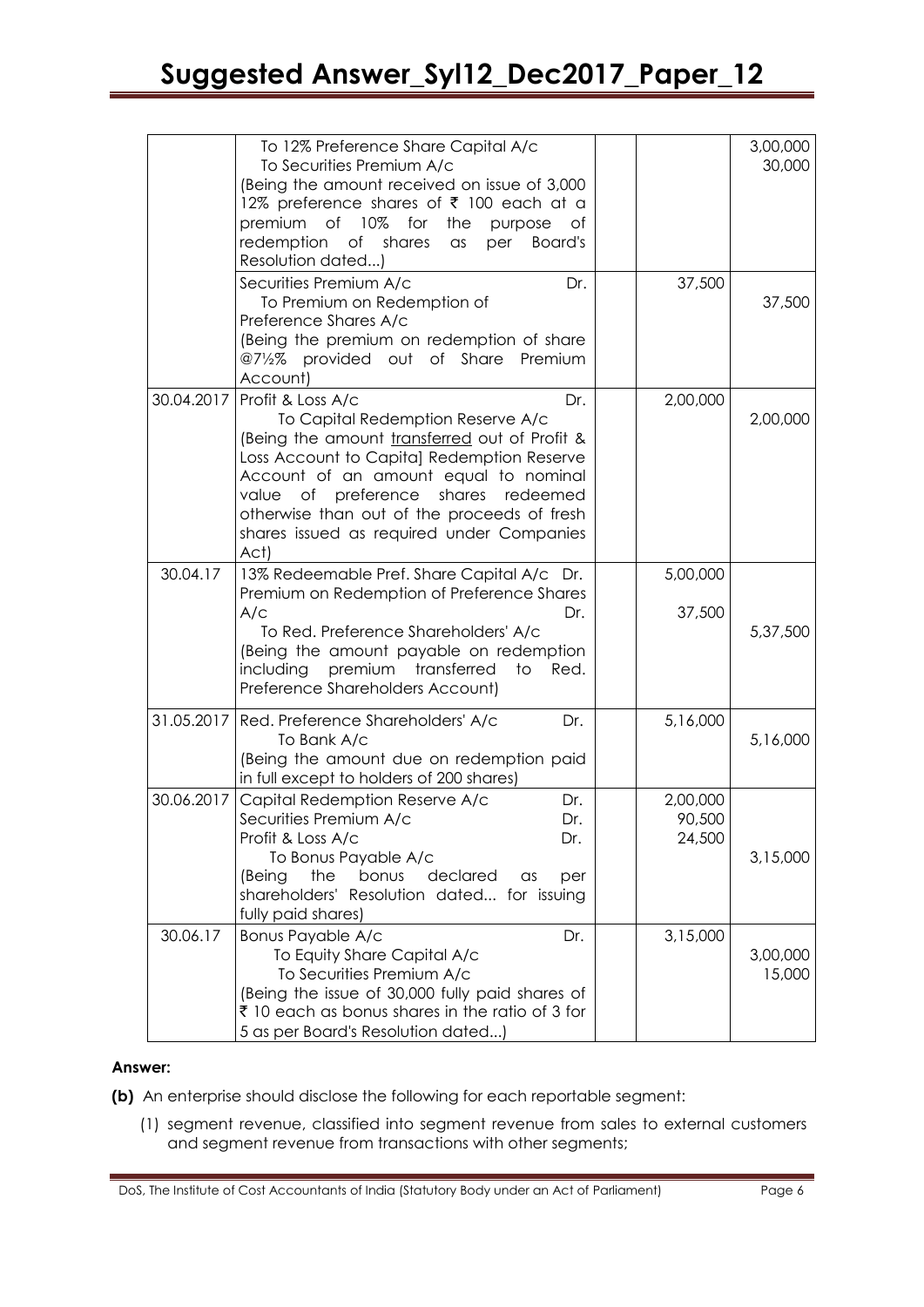- (2) segment result;
- (3) total carrying amount of segment assets;
- (4) total amount of segment liabilities;
- (5) total cost incurred during the period to acquire segment assets that are expected to be used during more than one period (tangible and intangible fixed assets);
- (6) total amount of expense included in the segment result for depreciation and amortisation in respect of segment assets for the period; and
- (7) total amount of significant non-cash expenses, other than depreciation and amortisation in respect of segment assets, that were included in segment expense and, therefore, deducted in measuring segment result.

#### **5. (a) The summarized Balance Sheet of SRISHTI Ltd. As on 31st March, 2017 was as follows:**

| Liabilities                    | Amount<br>(₹) | <b>Assets</b>               | Amount<br>(₹) |
|--------------------------------|---------------|-----------------------------|---------------|
| Equity Shares (₹10)            | 30,00,000     | Goodwill                    | 5,00,000      |
| <b>Export Profit Reserves</b>  | 8,50,000      | Tangible Fixed Assets       | 30,00,000     |
| <b>General Reserves</b>        | 50,000        | Inventories                 | 10,40,000     |
| <b>Profit and Loss Account</b> |               | 5,50,000 Trade Receivables  | 1,80,000      |
| 9% Debentures                  |               | 5,00,000 Cash and Bank      | 2,80,000      |
| <b>Trade Payables</b>          | 1,00,000      | <b>Preliminary Expenses</b> | 50,000        |
|                                | 50,50,000     |                             | 50,50,000     |

**On 01-04-2017, ANU Ltd. agreed to absorb the business of SRISHTI Ltd. On the following terms:** 

- **(i) To issue 4,50,000 Equity Shares of** ` **10 each @ 15 per share.**
- **(ii) To make Cash payment equivalent to** `**2.50 for every share in SRISHTI Ltd.**
- **(iii) To issue such an amount of fully paid 8% Debentures in ANU Ltd. at 96% as is sufficient to discharge 9% Debentures in SRISHTI Ltd. at a Premium of 20%.**
- **(iv) To take over the Tangible Fixed Assets at 100% more than the book value, Inventories at** `**7,10,000 and Trade Receivables at their face value subject to a provision of 5% for doubtful Debts.**
- **(v) To reimburse Liquidation cost of SRISHTI Ltd. to the extent of** `**50,000. The actual cost of liquidation of SRISHTI Ltd. was** `**75,000.**
- **(vi) Statutory Reserves are to be maintained for 1 more year.**

**You are required to:** 

- **(I) Prepare Realisation Account, Purchasing Company's Account, Shareholders Account and Debenture Account, and**
- **(II) Press Journal Entries in the books of Purchasing Company regarding acquisition of business. 10**
- **(b) State under which had these accounts should be classified in balance Sheet as per Schedule III of the Companies Act:** 
	- **(i) Short- term provisions**
	- **(ii) Deferred tax liabilities (Net)**
	- **(iii) Money received against share warrants**
	- **(iv) Capital work-in-progress**
	- **(v) Cash and cash equivalents 5**

DoS, The Institute of Cost Accountants of India (Statutory Body under an Act of Parliament) Page 7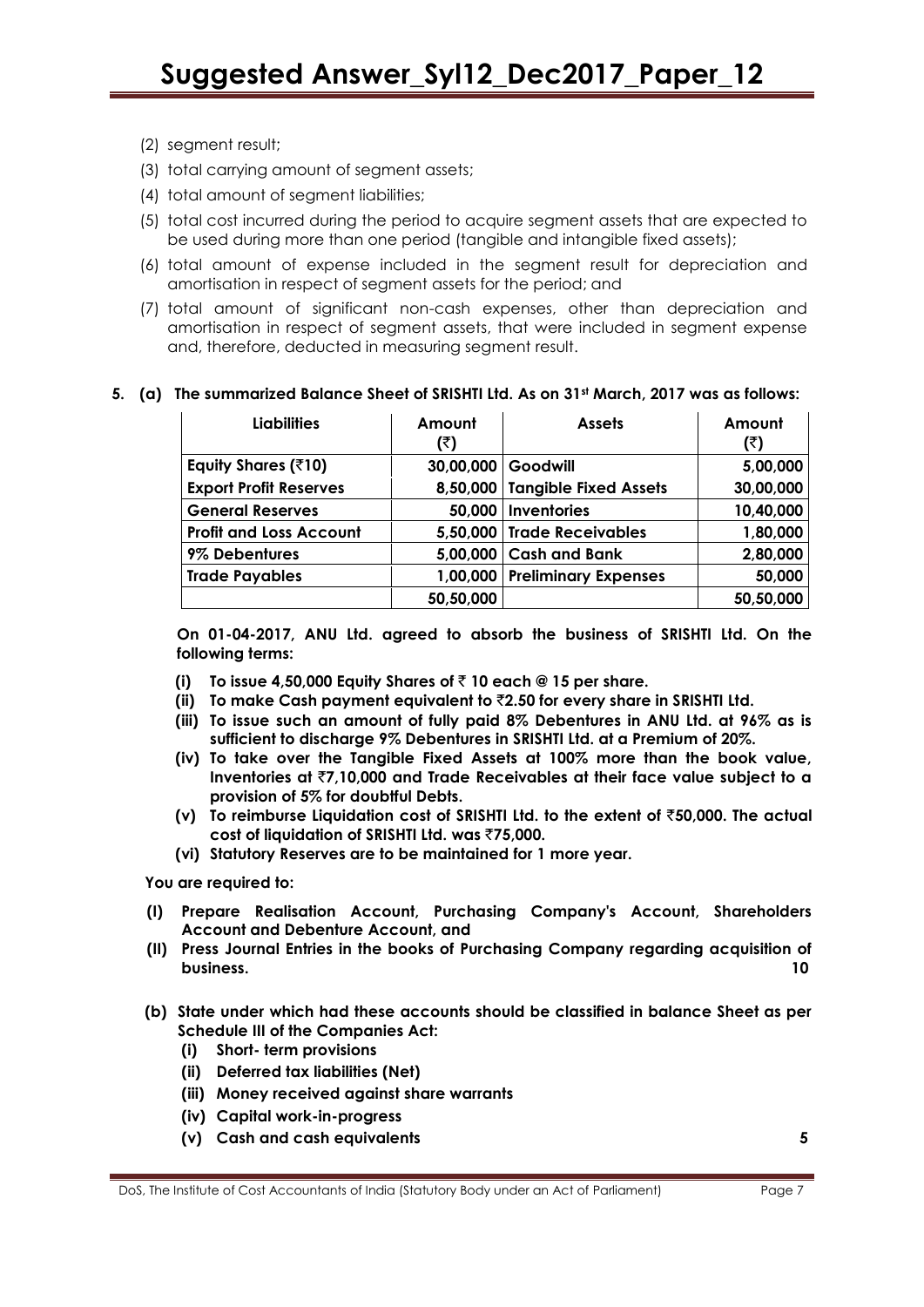#### **Answer :**

### **(a)** (i)

| <b>Purchase Consideration</b>              |           |
|--------------------------------------------|-----------|
| Cash payment for (3,00,000 $\times$ ₹ 2.5) | 7,50,000  |
| Equity Shares (4,50,000 $\times$ ₹ 15)     | 67,50,000 |
|                                            | 75,00,000 |

| Dr.                                         | <b>REALISATION ACCOUNT</b> | Cr.                                               |           |
|---------------------------------------------|----------------------------|---------------------------------------------------|-----------|
| <b>Particulars</b>                          | ₹                          | <b>Particulars</b>                                |           |
| To Goodwill                                 | 5,00,000                   | By 9% Debentures                                  | 5,00,000  |
| To Tangible Fixed Assets                    | 30,00,000                  | <b>By Trade Payble</b>                            | 1,00,000  |
| To Inventories                              |                            | 10,40,000 By Ami Ltd.<br>(Purchase consideration) | 75,00,000 |
| To Trade Receivable                         | 1,80,000                   |                                                   |           |
| To Cash & Bank A/c<br>$(2,80,000 - 25,000)$ | 2,55,000                   |                                                   |           |
| To Cash & Bank A/c (Exp.)                   | 25,000                     |                                                   |           |
| To Profit on realization                    | 31,00,000                  |                                                   |           |
|                                             | 81,00,000                  |                                                   | 81,00,000 |

| Dr.                         | <b>EQUITY SHAREHOLDERS ACCOUNT</b> | Cr.                        |           |
|-----------------------------|------------------------------------|----------------------------|-----------|
| <b>Particulars</b>          |                                    | <b>Particulars</b>         | チ         |
| To Preliminary expenses     | 50,000                             | By Equity Share capital    | 30,00,000 |
|                             | 67,50,000                          | By Export Profit Reserves  | 8,50,000  |
| To Equity Shares in Anu Ltd |                                    |                            |           |
| To Cash & Bank A/c          | 7,50,000                           | <b>By General Reserves</b> | 50,000    |
|                             |                                    | By $P$ & $L$ A/c           | 5,50,000  |
|                             |                                    | By Realization A/e         | 31,00,000 |
|                             | 75,50,000                          |                            | 75,50,000 |

|                    | 9% DEBENTURES ACCOUNT |                |          |  |
|--------------------|-----------------------|----------------|----------|--|
| <b>Particulars</b> | <b>Particulars</b>    |                |          |  |
| To Realization A/c | 5,00,000              | By balance b/d | 5,00,000 |  |

| Dr.                | ANU LTD.  |                    |           |
|--------------------|-----------|--------------------|-----------|
| <b>Particulars</b> |           | <b>Particulars</b> |           |
| To Realization A/c | 75,00,000 | By Share Capital   | 67,50,000 |
|                    |           | By bank A/c        | 7,50,000  |
|                    | 75,00,000 |                    | 75,00,000 |

#### (ii) **JOURNAL OF ANU LTD.**

| <b>Date</b> | <b>Particulars</b>                          |     | Dr. $(3)$ | Cr. $(3)$ |
|-------------|---------------------------------------------|-----|-----------|-----------|
|             | <b>Business Purchase A/c</b>                | Dr. | 75,00,000 |           |
|             | To Liquidator of Srishti Ltd.A/c            |     |           | 75,00,000 |
|             | (Being business of Srishti Ltd. taken over) |     |           |           |
| 2.          | Tangible Fixed Assets A/c                   | Dr. | 60,00,000 |           |
|             | Stock A/c                                   | Dr. | 7,10,000  |           |
|             | Debtors A/c                                 | Dr. | 1,80,000  |           |
|             | Cash & Bank A/c                             | Dr. | 2,55,000  |           |
|             | Goodwill A/c (bal. fig)                     | Dr. | 10,64,000 |           |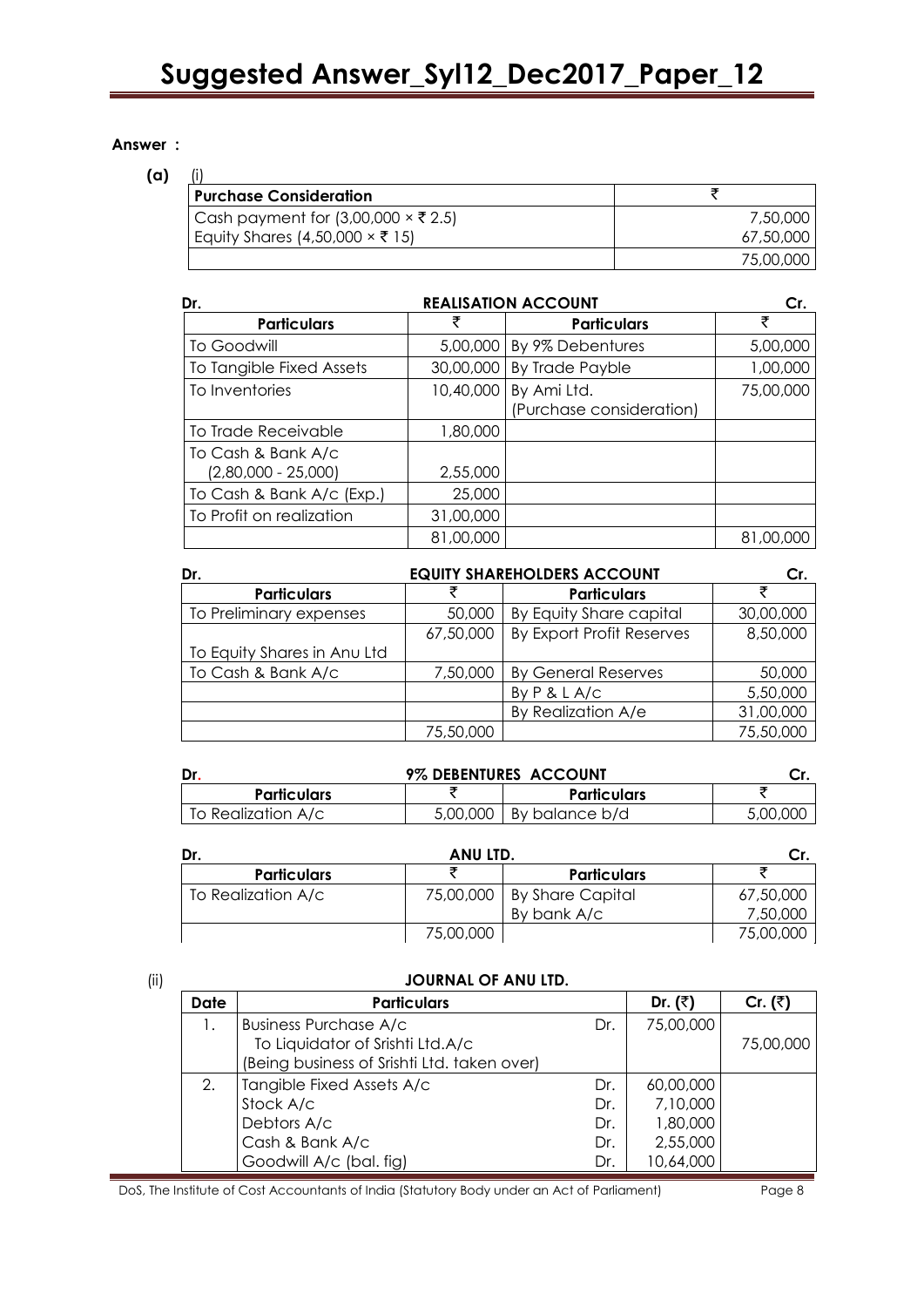|    | To Provision for doubtful debts A/c<br>To Liability for 9% Debentures A/c<br>To Creditors A/c<br>To Business Purchase A/c                                                                                                 |            |                    | 9,000<br>6,00,000<br>1,00,000<br>75,00,000 |
|----|---------------------------------------------------------------------------------------------------------------------------------------------------------------------------------------------------------------------------|------------|--------------------|--------------------------------------------|
|    | (being assets and Liabilities taken over)                                                                                                                                                                                 |            |                    |                                            |
| 3. | Amalgamation Adjustment A/c<br>To Export Profit Reserves A/c<br>(Being statutory Reserves taken over)                                                                                                                     | Dr.        | 8,50,000           | 8,50,000                                   |
| 4. | Goodwill A/c<br>To Bank A/c<br>(Liquidation expenses reimbursed)                                                                                                                                                          | Dr.        | 50,000             | 50,000                                     |
| 5. | Liquidator of Shristi Ltd. A/c<br>To Equity Share Capital A/c<br>To Securities Premium A/c<br>To Bank A/c<br>(Being purchase consideration discharged)                                                                    | Dr.        | 75,00,000          | 45,00,000<br>22,50,000<br>7,50,000         |
| 6. | Liability for 9% Debentures A/c<br>$(5,00,000 \times 120 / 100)$<br>Discount on issue of debentures A/c<br>To 8% Debentures A/c<br>$(6,00,000 \times 100/96)$<br>(Being liability of debenture<br>holder's<br>discharged) | Dr.<br>Dr. | 6,00,000<br>25,000 | 6,25,000                                   |

**(b)**

- (i) Current Liabilities,
- (ii) Nor, Current Liabilities;
- (iii) Shareholder's Fund;
- (iv) Non Current Assets
- (v) Current Assets.
- **6. (a) ZIL Ltd. floated a public issue of 37500 equity shares having face value of** `**10 each at par. Vineet, Vikash and Vikram has taken underwriting of the issue in equal share with firm underwriting of 6250, 5000 and 5000 shares respectively. Applications were received for 36500 shares out of which the marked applications were as under: Vineet: 6150 shares, Vikash : 5000 shares, Vikram : 3750 shares Credit of unmarked applications is to be given to underwriters equally.**

**The agreed underwriting commission was 5%. Total amount payable on application and allotment was** ` **5 and balance in calls.**

 **You are required to show:**

- **(i) Liability of each underwriter in shares and amount both,**
- **(ii) Commission due to underwriters,**
- **(iii) Net cash paid/ received from underwriters. 8**

- **(b) SAKET Ltd. recently made a public issue in respect of which the following information is available;**
	- **No. of partly convertible debentures issued 1,00,000; face value and issue price of** `**100 per debenture.**
	- **Convertible portion per debenture; 80%, date of conversion-on expiry of 7 months from the date of closing of issue.**

DoS, The Institute of Cost Accountants of India (Statutory Body under an Act of Parliament) Page 9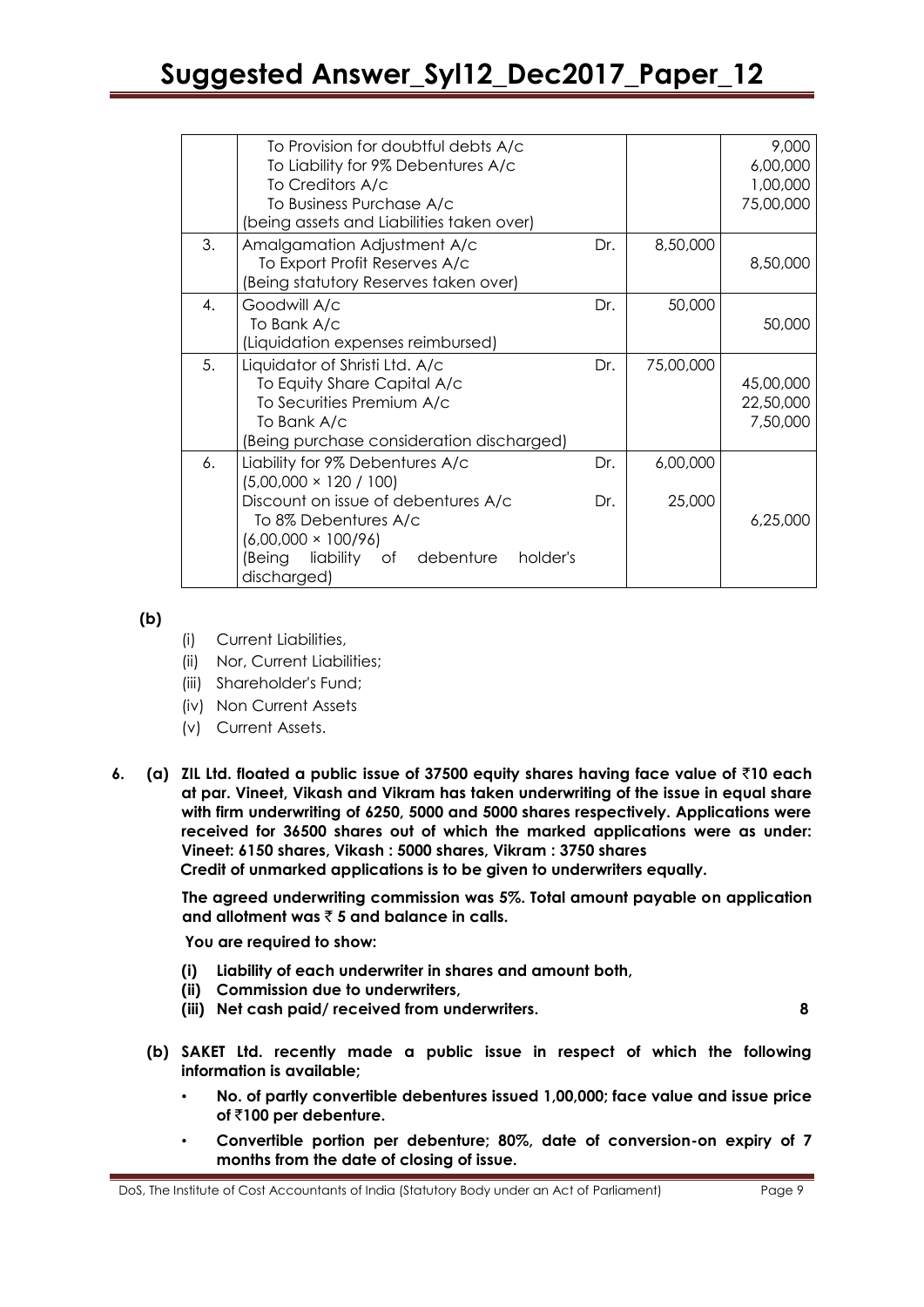- **Date of closure of subscription list 01.06.16, date of allotment: 01.07.16, rate of interest on debentures; 10% p.a. payable from the date of allotment. Value of equity share for the purpose of conversion** `**40 (Face value** `**10).**
- **Underwriting commission 3%.**
- **No. of debentures applied for 75000.**
- **Interest payable on debentures— half yearly on 30.09.16 and 31.03.17.**

**You are required to pass necessary journal entries as on 31st March, 2017. 7**

#### **Answer:**

**(a) (i) Calculation of Liability of each underwriter**

| <b>Particulars</b>                                              | <b>Vineet</b> | Vikaash | <b>Vikram</b>  | Total    |
|-----------------------------------------------------------------|---------------|---------|----------------|----------|
| Gross liability                                                 | 12,500        | 12,500  | 12,500         | 37,500   |
| Less: Marked applications<br>(excluding firm underwriting)      | (6, 150)      | (5,000) | (3,750)        | (14,900) |
| <b>Balance</b>                                                  | 6,350         | 7,500   | 8,750          | 22,600   |
| Less:<br>Unmarked applications<br>(including firm underwriting) | (7,200)       | (7,200) | (7,200)        | (21,600) |
| Net Liability                                                   | (850)         | 300     | 1550           | 1,000    |
| Less: Surplus of Vineet<br>allocated to Vikash & Vikram         | 850           | (300)   | (500)<br>1,000 | 1,000    |
| Add: Firm underwriting                                          | 6,250         | 5,000   | 5,000          | 16,250   |
| Total liability in shares                                       | 6,250         | 5,000   | 6,000          | 17,250   |
| Total liability in amount @ ₹10                                 | 62,500        | 50,000  | 60,000         | 1,72,500 |

(ii) Commission due = 12,500 × ₹10 × 5% = ₹6,250 each

(iii) Calculation of net cash paid/received from underwriters:

| <b>Particulars</b>                    | <b>Vineet</b> | Vikaash  | Vikram   | Total     |
|---------------------------------------|---------------|----------|----------|-----------|
| Total liability in amount             | 62,500        | 50,000   | 60,000   | ,72,500   |
| Less: Underwriting commission payable | (6, 250)      | (6, 250) | (6, 250) | (18, 750) |
| @5% on amount underwritten            |               |          |          |           |
|                                       | 56,250        | 43,750   | 53,750   | 1,53,750  |
| Amount already paid $@$ ₹5            | (31, 250)     | (25,000) | (25,000) | (81, 250) |
| $Net$ amount paid (in ₹)              | 25,000        | 18,750   | 28,750   | 72,500    |

#### **(b) In the books of SAKET LTD. Journal Entries**

| <b>Date</b> | <b>Particulars</b>                       |     | Dr.(₹)    | Cr.(₹)    |
|-------------|------------------------------------------|-----|-----------|-----------|
| 01.06.16    | Bank A/c                                 | Dr. | 75,00,000 |           |
|             | To Debenture Application A/c             |     |           | 75,00,000 |
|             | (Being Application money received        | -on |           |           |
|             | 75,000 debentures @ ₹100 each)           |     |           |           |
| 01.07.16    | Debenture Application A/c                | Dr. | 75,00,000 |           |
|             | Underwriters A/c                         | Dr. | 25,00,000 |           |
|             | To 10% Debentures A/c                    |     |           | 1,00,000  |
|             | (Being allotment of 75,000 debentures to |     |           |           |
|             | applicants and 25,000 debentures         | to  |           |           |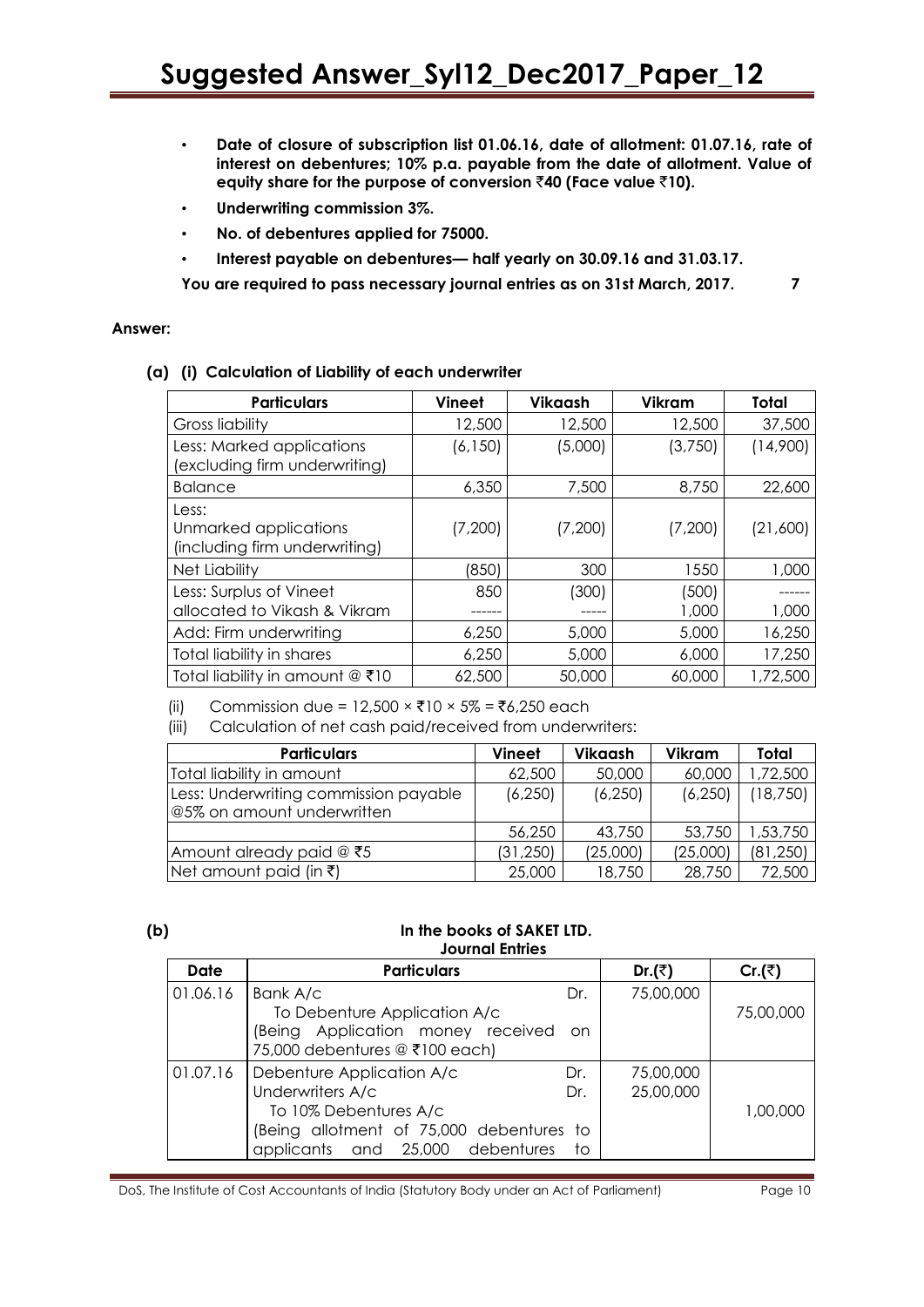|          | underwriters)                                                                                                                                                                                       |           |                        |
|----------|-----------------------------------------------------------------------------------------------------------------------------------------------------------------------------------------------------|-----------|------------------------|
|          | Underwriting Commission A/c<br>Dr.<br>To Underwriters A/c<br>(Being commission payable to underwriters<br>on 1,00,000 debentures of ₹100 each @3%)                                                  | 3,00,000  | 3,00,000               |
|          | Bank A/c<br>Dr.<br>To Underwriters A/c<br>(Being amount received from underwriters<br>on<br>settlement of account)                                                                                  | 22,00,000 | 22,00,000              |
| 30.09.16 | Debentures Interest A/c<br>Dr.<br>To Bank A/c<br>(Being interest paid on debentures for 3<br>01.07.16<br>months<br>from<br>to<br>30.09.16<br><sub>on</sub><br>₹1,00,00,000 @ 10%p.a.)               | 2,50,000  | 2,50,000               |
| 31.12.16 | 10% Debentures A/c<br>Dr.<br>To Equity Share Capital A/c<br>To is securities Premium A/C<br>(Being conversion of 80% of debentures into<br>shares $@$ ₹40 per share with face value of<br>₹10 each) | 80,00,000 | 20,00,000<br>60,00,000 |
| 31.03.17 | Debenture Interest A/c<br>Dr.<br>To Bank A/c<br>(Being interest paid on debentures for the<br>half year)                                                                                            | 3,00,000  | 3,00,000               |
|          | Profit & loss A/c<br>Dr.<br>To Debenture interest A/c<br>(Being debentures interest for the<br>year<br>charged to profit & loss A/c)                                                                | 5,50,000  | 5,50,000               |

### **Working Note:**

| Calculation of Debenture of Interest for the half year ended 31st March, 2017 |          |  |  |
|-------------------------------------------------------------------------------|----------|--|--|
| <b>Particulars</b>                                                            |          |  |  |
| On ₹20,00,000 for 6 months @ 10%                                              | 1,00,000 |  |  |
| On ₹80,00,000 for 3 months @ 10%                                              | 2,00,000 |  |  |
| Total                                                                         | 3,00,000 |  |  |

### **7. (a) Write about finance lease and operating lease. 7**

**(b) The following relevant items of cash flow statement of EZAZ Ltd. Prepared for the year 31st March, 2017:**

| <b>Particulars</b>                | Amount (₹) | Amount $(\bar{z})$ |
|-----------------------------------|------------|--------------------|
| Net profit                        |            | 1,50,00,000        |
| Add: Sale of investment           |            | 1,75,00,000        |
| <b>Depreciation of Assets</b>     |            | 27,50,000          |
| <b>Issue of preference shares</b> |            | 22,50,000          |
| Loan raised                       |            | 11,25,000          |
| Decrease in stock                 |            | 30,00,000          |
|                                   |            | 4, 16, 25, 000     |

DoS, The Institute of Cost Accountants of India (Statutory Body under an Act of Parliament) Page 11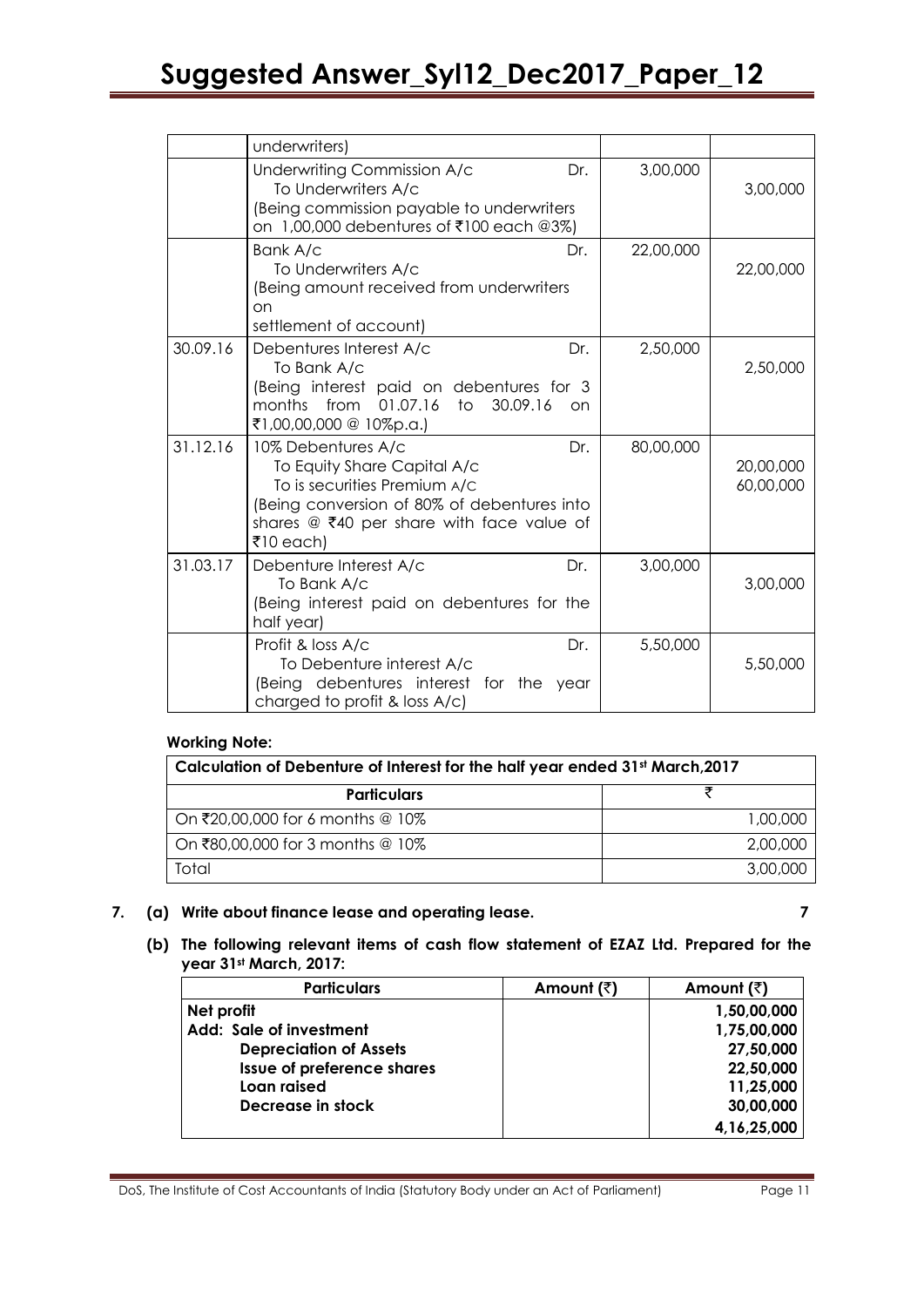| <b>Less: Purchase of Fixed Assets</b>           | 1,62,50,000        |             |
|-------------------------------------------------|--------------------|-------------|
| <b>Decrease in Creditors</b>                    | 15,00,000          |             |
| Decrease in Debtors                             | 20,00,000          |             |
| Exchange gain                                   | 20,00,000          |             |
| Profit on sale of investments                   | 30,00,000          |             |
| <b>Redemption of debentures</b>                 | 14,25,000 3,50,000 |             |
| <b>Dividend paid</b>                            | 2,36,250           |             |
| Interest paid                                   |                    | 2,67,61,250 |
|                                                 |                    | 1,48,63,750 |
| <b>Add: Opening Cash and Cash</b><br>equivalent |                    | 30,85,250   |
| <b>Closing Cash and Cash equivalent</b>         |                    | 1,79,49,000 |

**You are required to redraft and reconstruct the cash flow statement of EZAZ Ltd. in proper order for the year ended 31st March, 2017 in accordance with AS-3 using indirect method. 8**

#### **Answer:**

**(b)** 

#### **(a) Finance Lease:**

It is a lease, which transfers substantially all the risks and rewards incidental to ownership of an asset to the lessee by the lessor but not the legal ownership. In following situations the lease transactions are called finance lease.

- The lease will get the ownership of leased asset at the end of the ease term,
- The lessee has an option to buy the leased asset at the end of term at price, which is lower than its expected fair value at the date on which option will be exercised.
- The lease term covers the major part of the life of asset.
- At the beginning of lease term, present value of minimum lease rental covers substantially the initial fair value of the leased asset.
- The asset given on lease to lessee is of specialized nature and can only be used by the lessee without major modification.

#### **Operating Lease:**

It is a lease which does not transfer substantially all the risk and reward incidental to ownership. Classification of lease is made at the inception of the lease; if at any time the lessee and lesser agree to change the provision of lease and it results in different category of lease, it will be treated as separate agreement.

| LLAL LIU.<br>Cash flow statement for the year ended 31 <sup>st</sup> march, 2017 |             |             |
|----------------------------------------------------------------------------------|-------------|-------------|
|                                                                                  | Amount (₹)  | Amount (₹)  |
| <b>Cash flow</b> from Operating Activities:                                      |             |             |
| Net profit before Tax and Extra ordinary items:                                  |             | 1,50,00,000 |
| Adjustment for:                                                                  |             |             |
| Depreciation                                                                     | 27,50,000   |             |
| Profit on Sale of investment                                                     | (30,00,000) |             |
| Foreign Exchange gain                                                            | (20,00,000) |             |
| <b>Working Capital Adjustment:</b>                                               |             | (22,50,000) |

**EZAZ Ltd.**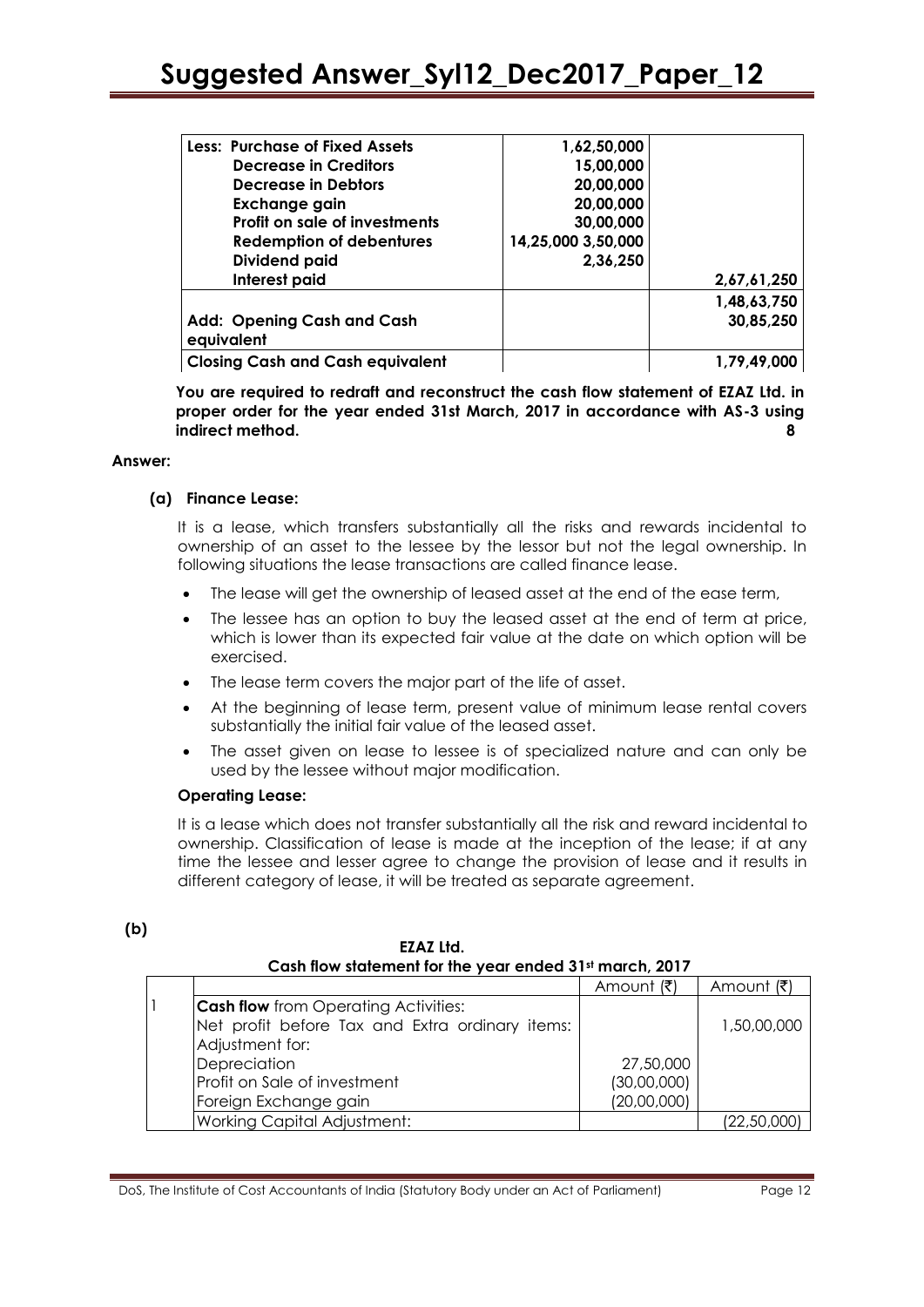|                |                                               |               | 1,27,50,000 |
|----------------|-----------------------------------------------|---------------|-------------|
|                | Decrease in stock                             | 30,00,000     |             |
|                | Decrease in Creditors                         | (15,00,00)    |             |
|                | Increase in Debtors                           | (20,00,000)   | (5,00,000)  |
|                | Cash from operation                           |               | 1,22,50,000 |
|                | Tax paid                                      |               |             |
|                | Cash flow from operating activities           |               |             |
| $\overline{2}$ | Cash flow from investing activities           |               |             |
|                | Sale of investments                           | 1,75,00,000   |             |
|                | Purchase of fixed assets                      | (1,62,50,000) |             |
|                | Net cash from investing activities            |               | 12,50,000   |
| $\overline{3}$ | <b>Cash flow from Financing activities:</b>   |               |             |
|                | Loan raised                                   | 11,25,000     |             |
|                | issue of Preference shares                    | 22,50,000     |             |
|                | <b>Redemption of Debentures</b>               | (14, 25, 000) |             |
|                | Dividend paid                                 | (3,50,000)    |             |
|                | Interest paid                                 | (2,36,250)    |             |
|                | Net cash from financing activities            |               | 13,63,750   |
|                |                                               |               | 1,48,63,750 |
|                | Net increase in Cash and Cash Equivalents     |               |             |
|                | Cash and Cash Equivalents at beginning of the |               |             |
|                | year                                          |               | 30,85,250   |
|                | Cash and Cash at the end of the year          |               | 1,79,49,000 |

#### **Alternative Solution:**

In the question if it is "Increase in Debtors" in place of "Decrease in Debtors" the **solution will be as follows:**

| Cash flow statement for the year ended 31st March, 2017 |               |             |  |
|---------------------------------------------------------|---------------|-------------|--|
| <b>Particulars</b>                                      | Amount (₹)    | Amount (₹)  |  |
| <b>Cash flow from Operating Activities:</b>             |               |             |  |
| Net Profit                                              |               | 1,50,00,000 |  |
| Adjustment for:                                         |               |             |  |
| Depreciation                                            | 27,50,000     |             |  |
| Profit on Sale of Investment                            | (30,00,000)   |             |  |
| Foreign Exchange gain                                   | (20,00,000)   | (22,50,000) |  |
|                                                         |               | 1,27,50,000 |  |
| <b>Working Capital Adjustment:</b>                      |               |             |  |
| Decrease in Stock                                       | 30,00,000     |             |  |
| Decrease in Creditors                                   | (15,00,000)   |             |  |
| Decrease in Debtors                                     | 20,00,000     | 35,00,000   |  |
| <b>Cash flow from Operating Activities</b>              |               | 1,62,50,000 |  |
| <b>Cash flow from Investing Activities:</b>             |               |             |  |
| Sale of Investments                                     | 1,75,00,000   |             |  |
| Purchase of Fixed Assets                                | (1,62,50,000) | 12,50,000   |  |
| <b>Net Cash Flow from Investing Activities</b>          |               | 12,50,000   |  |
|                                                         |               |             |  |
| <b>Cash Flow from Financing Activities:</b>             |               |             |  |
| Loan raised                                             | 11,25,000     |             |  |
| <b>Issue of Preference Shares</b>                       | 22,50,000     |             |  |

**EZAZ Ltd.**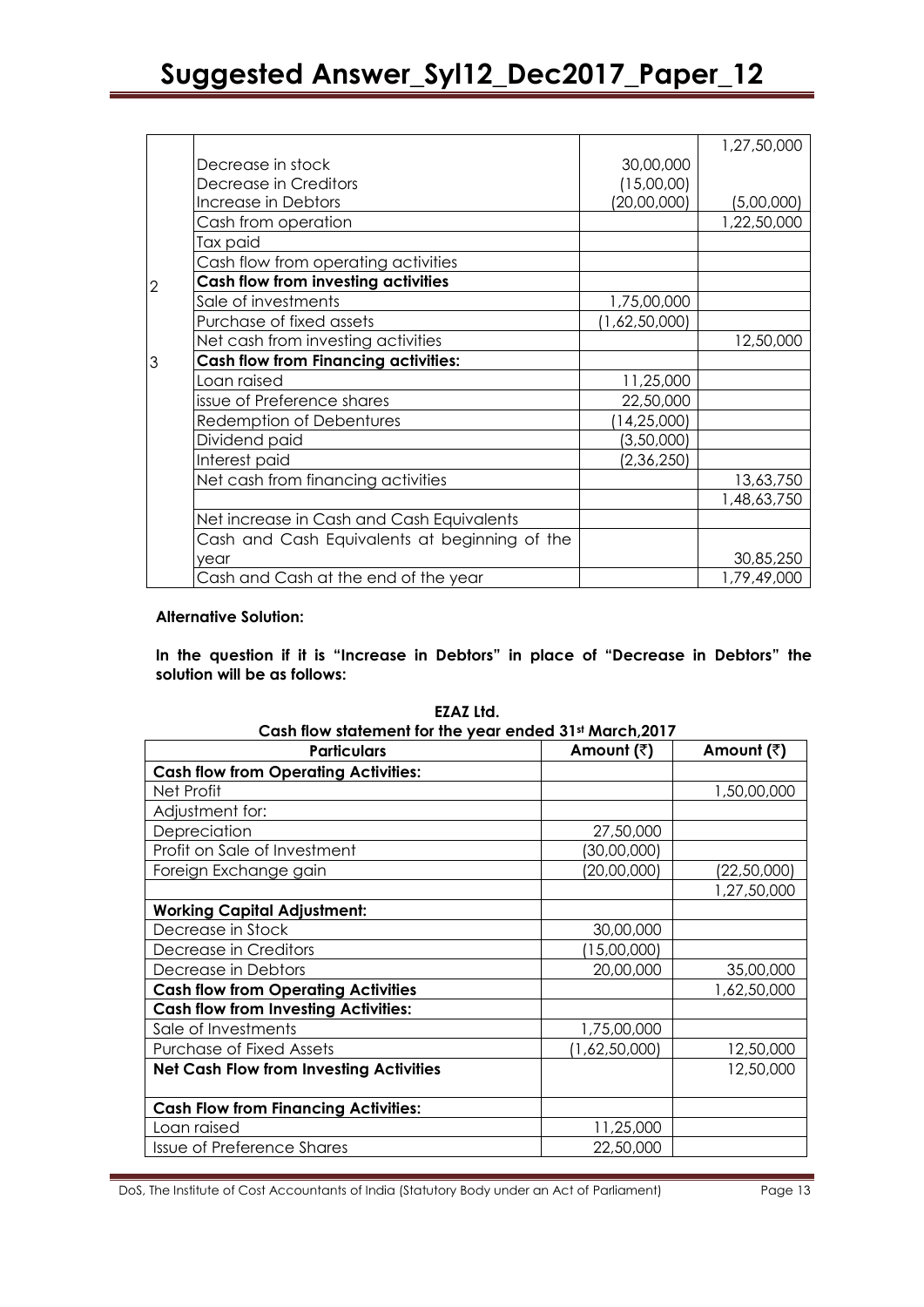| Redemption of Debentures                          | 14,25,000) |             |
|---------------------------------------------------|------------|-------------|
| Dividend paid                                     | (3,50,000) |             |
| Interest paid                                     | (2,36,250) | 13,63,750   |
| <b>Net Cash Flow from Financing Activities</b>    |            | 13,63,750   |
|                                                   |            |             |
| <b>Increase in Cash and Cash Equivalents</b>      |            | 1,88,63,750 |
|                                                   |            |             |
| Cash and cash Equivalents at the beginning of the |            | 30,85,250   |
| vear                                              |            |             |
| Cash and Cash Equivalents at the end of the year  |            | 2,19,49,000 |
|                                                   |            |             |

#### **SECTION – C**

|      | Answer any two questions from Q no 8, 9 and 10. | $15 \times 2 = 30$ |
|------|-------------------------------------------------|--------------------|
|      | (a) How will you vouch the Sale of Investments? |                    |
| (b). | How will you verify Inventories?                | 8                  |

#### **Answer:**

**(a)**

- 1. Confirm that Sale of investments is duly authorized by the competent authority.
- 2. Verity the amount received with reference to Sufficient Appropriate Audit Evidence ,such as Broker's Contract Note, Bank Statements
- 3. Check that Interest, Dividends, Rentals on Investments have been shown in Statement of Profit & Loss at Gross Value and TDS as advance tax paid in the Balance Sheet.
- 4. Check that Profit /Loss(net of expenses, if any) on Sale of Investments has been duly accounted for as per AS 13.
- 5. Check that the carrying amount is allocated on the basis of average carrying amount of the total holding of the investments as per AS 13.
- 6. Check that the changes in carrying amount of current and long term, investments have been duly disclosed as per AS 13.
- 7. Verify the Investments at the yearend physically and confirm the title.
- 8. Verify whether Investments are duly measured, recognized, presented and disclosed in Financial Statements in accordance with applicable Accounting Standards (e.g. AS 13) and Policies and relevant statutory requirements.

#### **Answer:**

#### **(b)**

- 1. Obtain sufficient appropriate audit evidence that:
	- (a) the closing balances of the preceding period have been correctly brought forward to the current period;
	- (b) the opening balances do not contain misstatements that materially affect the financial statements for the current period; and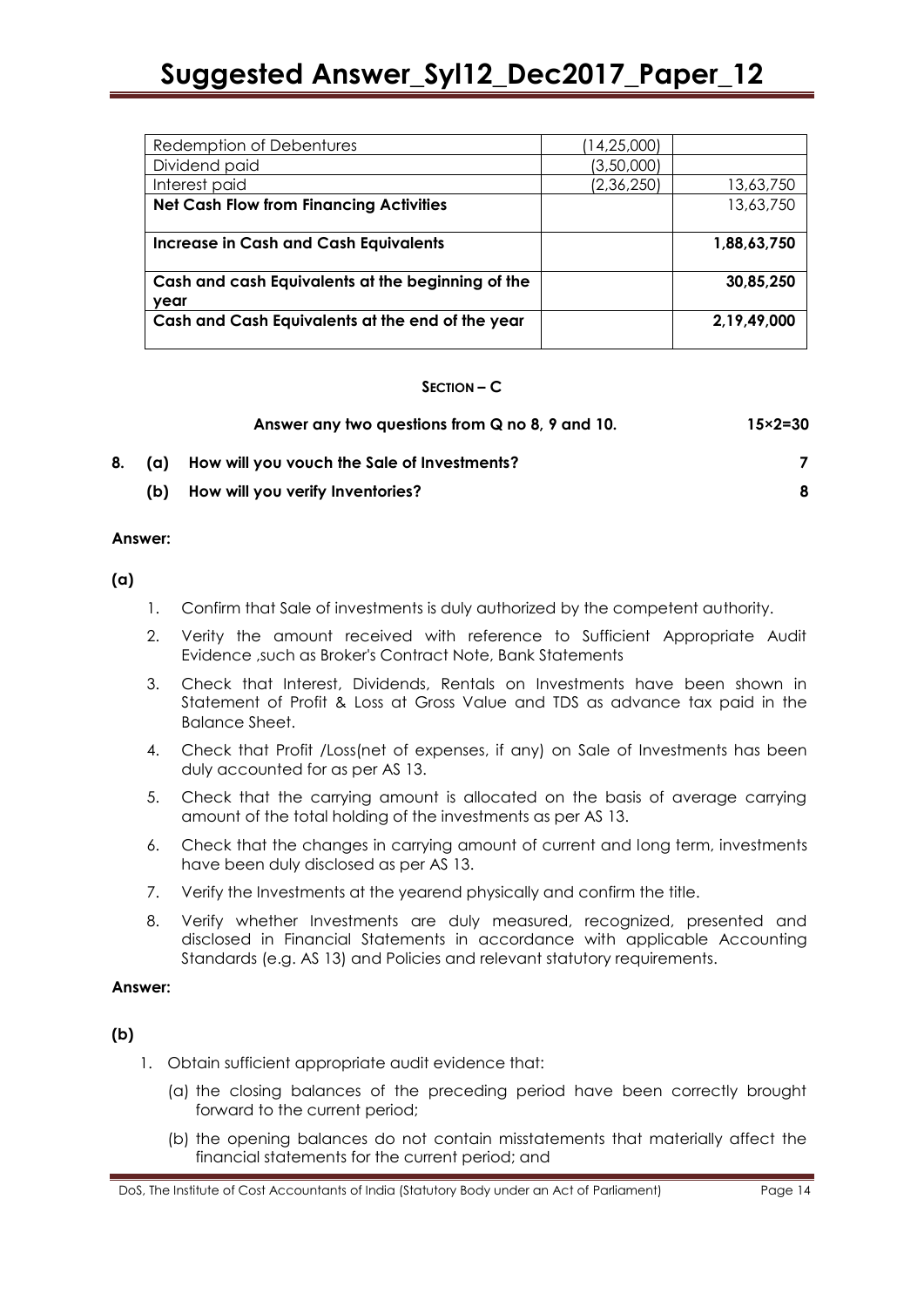(c) Appropriate accounting policies are consistently applied.

- 2. Reconcile the quantities of Opening Stocks, Purchases, Production, Sales and Closing Stocks;
- 3. Compare the Closing Stock Quantities and amounts of Raw material, work-inprogress and Finished goods with the corresponding figures of the previous year.
- 4. Compare the Stock Turnover Ratios for the current year with that of the previous year and with industry standards if available.
- 5. Compare Current Year's Gross Profit Ratio with that of the previous year.
- 6. Compare Actual Stock, Purchase and Sales figures with the budgeted figures, if available.
- 7. Compare Raw-Material Yield/Wastage with previous year figures.
- 8. Examine the compliance of "Accounting Standard 2: Valuation of Inventory" and adequacy of the method and procedures of physical verification followed by the entity.
- 9. Determine whether the procedure for identifying Defective, Damage, Obsolete and Slow Moving items are well designed and operate properly.
- 10. Ascertain reasonableness of the physical verification of inventory by the management.
- 11. Ascertain whether discrepancy, if any, observed in such a physical verification had been duly accounted for.
- **9. (a) Distinguish between Audit of a company and Audit of a Firm. 7** 
	- **(b) Briefly mention the provisions relating to cost Audit. 8**

#### **Answer:**

**(a)** 

| SI.<br>No. | Company                                                                                                                                                                                                | <b>Firm</b>                                                                                                                                                           |
|------------|--------------------------------------------------------------------------------------------------------------------------------------------------------------------------------------------------------|-----------------------------------------------------------------------------------------------------------------------------------------------------------------------|
| 1.         | The audit of a company is governed<br>by the provisions of the Companies<br>Act, 2013 (governed by statute).                                                                                           | The audit of a firm is governed by<br>the agreement between the auditor and<br>the client, with reference to the partnership<br>agreement.                            |
| 2.         | by the Act and cannot be reduced<br>by including a clause in the Articles of<br>Association.                                                                                                           | The scope of the audit is well defined (The scope of the audit can be extended or<br>reduced by the partners.                                                         |
| 3.         | Generally<br>shareholders in the Annual General<br>Meeting, but may also be appointed<br>by the Board of Directors, Central<br>Government, or the CAG, in certain<br>case; as specified under the Act. | appointed by the  Partners appoint the auditor.                                                                                                                       |
| 4.         | All the disclosures required to be<br>made under the Act in the Financial<br>Statements have to be checked.                                                                                            | All the disclosures which are necessary to<br>be made<br>with<br>in the set<br>accordance<br>recognized accounting principles<br>and<br>practices have to be checked. |
| 5.         |                                                                                                                                                                                                        | The audit report has to be submitted (The audit report has to be submitted to the                                                                                     |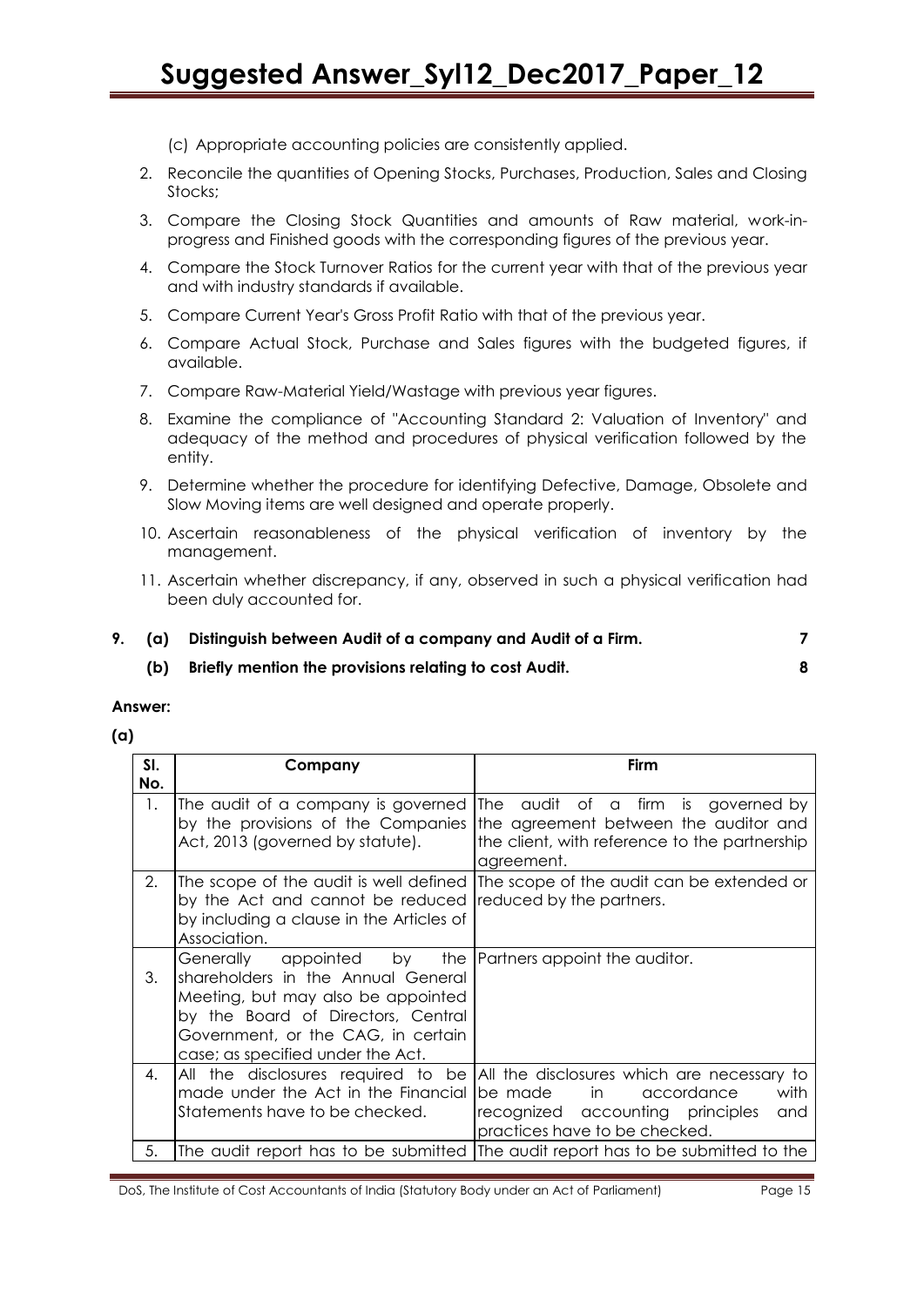| to the shareholders of the company. |  |
|-------------------------------------|--|
|                                     |  |

artners or to any other person as specified the terms of his appointment.

#### **Answer:**

**(b)** 

- 1. Cost Audit covered by Section 148 shall be in addition to the audit conducted u/s 143.
- 2. As per the section 148 the Central Government may by order specify audit of items of cost in respect of certain companies.
- 3. Further, the Central Government may, by order, in respect of such class of companies engaged in the production of such goods or providing such services as may be prescribed, direct that particulars relating to the utilisation of material or labour or to other items of cost as may be prescribed shall also be included in the books of account kept by that class of companies.
- 4. The Central Government shall, before issuing such order in respect of any class of companies regulated under a special Act, consult the regulatory body constituted or established under such Special Act.
- 5. Appointment of Cost Auditor [Rule 14 of The Companies (Audit and Auditors) Rules, 2014]

| In the case of Companies required<br>to constitute an Audit Committee | 1. Board shall appoint an individual, who is a<br>cost accountant in practice, or a firm of<br>cost accountants in practice, as cost<br>auditor on the recommendations of the<br>Audit committee, which shall<br>also<br>recommend remuneration for such Cost<br>Auditor:<br>2. Remuneration recommended by the Audit |
|-----------------------------------------------------------------------|-----------------------------------------------------------------------------------------------------------------------------------------------------------------------------------------------------------------------------------------------------------------------------------------------------------------------|
|                                                                       | Committee under (i) shall be considered<br>and approved by the Board of Directors<br>ratified subsequently by<br>and<br>the<br>shareholders.                                                                                                                                                                          |
| In the case of other Companies                                        | The Board shall appoint an individual who is a<br>cost accountant in practice or a firm of cost<br>accountants in practice as Cost Auditor and<br>the remuneration of such cost auditor shall<br>be ratified by shareholders subsequently.                                                                            |

Note: Provided that no person appointed u/s 139 as an auditor of the company shall be appointed for conducting the cost audit.

- 6. Cost Auditor conducting the audit shall comply with the Cost Auditing Standards ("cost auditing standards" mean such standards as are issued by the Institute of Cost and Works Accountants of India, constituted under the Cost and Works Accountants Act, 1959, with the approval of the Central Government).
- 7. The qualifications, disqualifications, rights, duties and obligations applicable to auditors shall, so far as may be applicable, apply to a Cost Auditor appointed under this section
- 8. It shall be the duty of the company to give ail assistance and facilities to the cost auditor appointed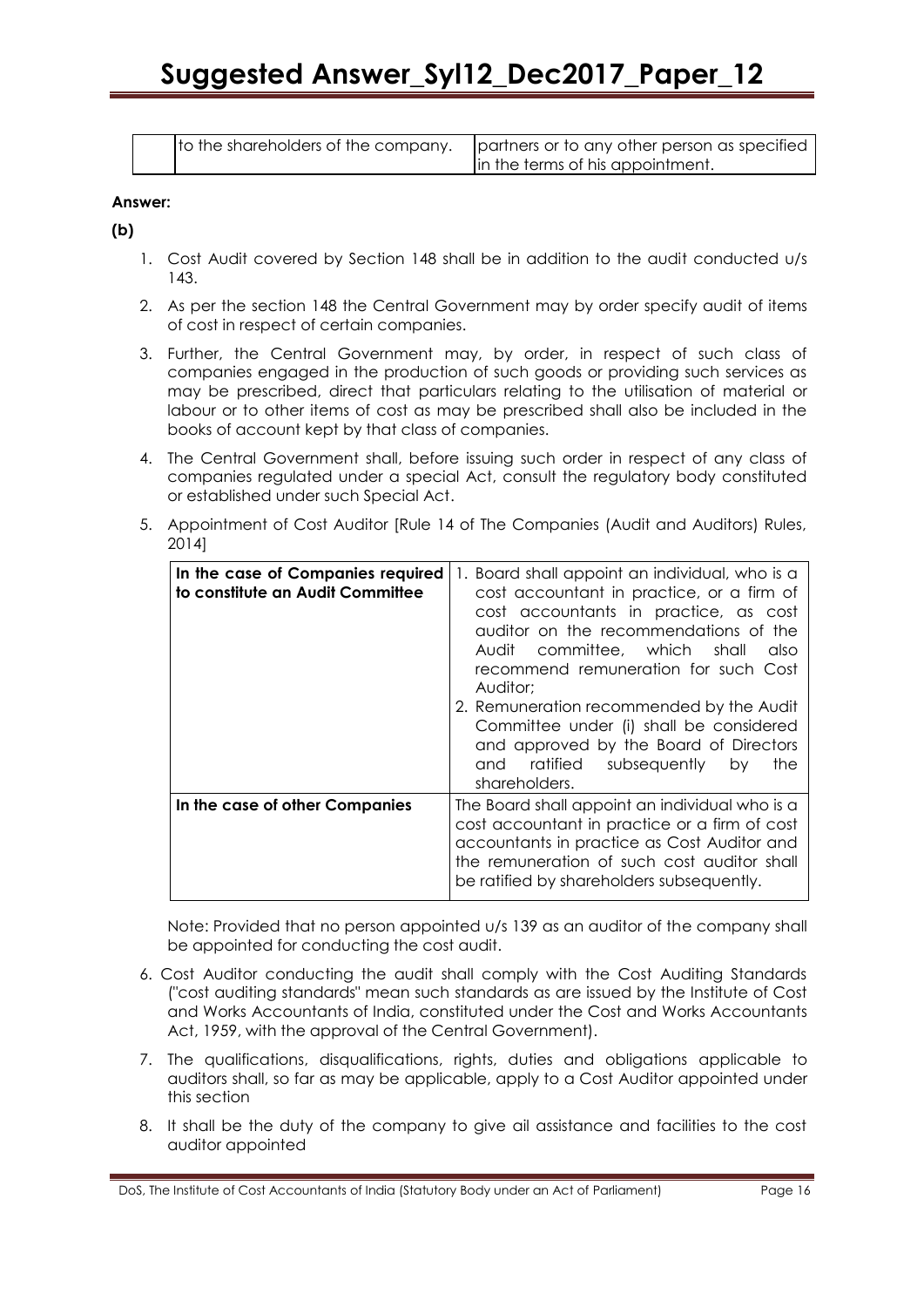- 9. Cost Audit Report shall be submitted by the Cos! Auditor to the Board of Directors of the company
- 10. A company shall within 30 days from the date of receipt of a copy of the Cost Audit Report prepared (in pursuance of a direction issued by Central Government) furnish the Central Government with such report along with full information and explanation on every reservation or qualification contained therein.

#### **10. (a) Mention the special steps involved in the audit of an Educational Institutions. 10**

#### **(b) What are the responsibilities of Joint Auditor 5**

#### **Answer:**

- **(a)** The special steps involved in the audit of an educational institution are the following:
	- 1. Examine the Trust Deed or Regulations in the case of school or college and note all the provisions affecting accounts. In the case of a university, refer to the Act of Legislature and the Regulations framed thereunder.
	- 2. Read through the minutes of the meetings of the Managing Committee or Governing Body, noting resolutions affecting accounts to see that these have been duly complied with, specially the decisions as regards the operation of bank accounts and sanctioning of expenditure.
	- 3. Check names entered in the Students' Fee Register for each month or term, with the respective class registers, showing names of students on rolls and test amount of fees charged; and verify that there operates a system of internal check which ensures that demands against the students are properly raised.
	- 4. Check fees received by comparing counterfoils of receipts granted with entries in the cash book and tracing the collections in the Fee Register to confirm that the revenue from this source has been duly accounted for.
	- 5. Total up the various columns of the Fees Register for each month or term to ascertain that fees paid in advance have been carried forward and the arrears that are irrecoverable have been written off under the sanction of an appropriate authority.
	- 6. Check admission fees with admission slips signed by the head of the institution and confirm that the amount had been credited to a Capital fund, unless the Managing Committee has taken a decision to the contrary.
	- 7. See that free studentship and concessions have been granted by a person authorised to do so, having regard to the prescribed Rules.
	- 8. Confirm that fines for late payment or absence, etc., have either been collected or remitted under proper authority.
	- 9. Confirm that hostel dues were recovered before students' accounts were closed and their deposits of caution money refunded.
	- 10. Verify rental income from landed property with the rent rolls, etc.
	- 11. Vouch income from endowments and legacies, as well as interest and dividends from investment; also inspect the securities in respect of investments held.
	- 12. Verify any Government or local authority grant with the relevant papers of grant. If any expense has been disallowed for purposes of grant, ascertain the reasons and compliance thereof.

DoS, The Institute of Cost Accountants of India (Statutory Body under an Act of Parliament) Page 17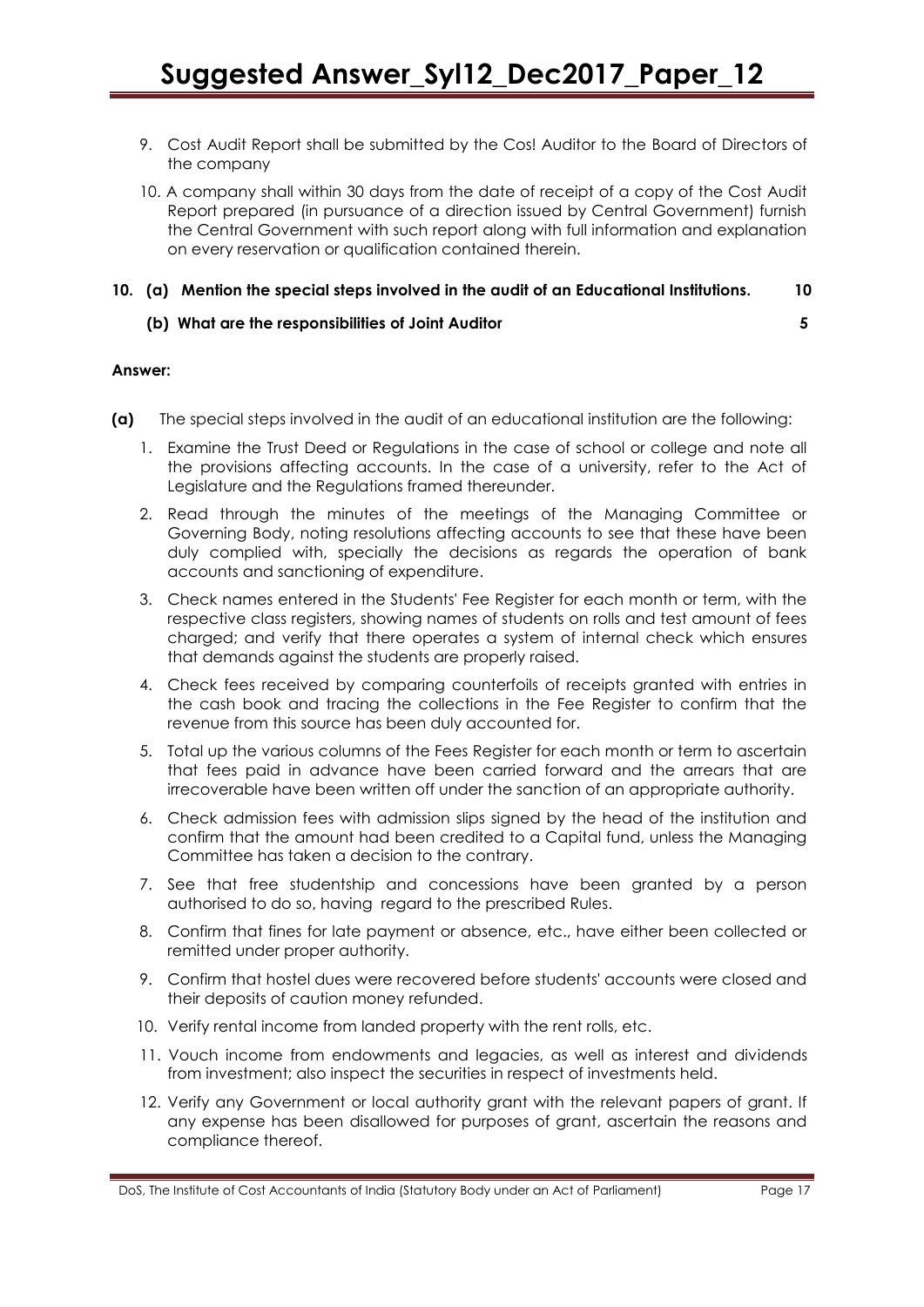- 13. Report any old heavy arrears on account of fees, dormitory rents, etc, to the Managing Committee.
- 14. Confirm that caution money and other deposits paid by students on admission have been shown as liability in the balance sheet and not transferred to revenue.
- 15. See that the investments representing endowment funds for prizes are kept separate and any income in excess of the prizes has been accumulated and invested along with the corpus.
- 16. Verify that the Provident Fund money of the staff has been invested in appropriate securities.
- 17. Vouch donations, if any, with the list published with the annual report. If some donations were meant for any specific purpose, see that the money was utilised for the purpose.
- 18. Vouch all capital expenditure in the usual way and verify the same with the sanction for the Committee as contained in the minute book.
- 19. Vouch in the usual manner all establishment expenses and enquire into any unduly heavy expenditure under any head.
- 20. See that increase in the salaries of the staff have been sanctioned and minuted by the Committee.
- 21. Ascertain that the system ordering inspection on receipt and issue of provisions, foodstuffs, clothing and other equipment is efficient and ail bills are duly authorised and passed before payment.
- 22. Verify the inventories of furniture, stationery, clothing, provision and all equipment, etc. These should be checked by reference to Inventory Register and values applied to various items should be test checked.
- 23. Confirm that the refund of taxes deducted from the income from investment (interest on securities, etc.) has been claimed and recovered since the institutions are generally exempted from the payment of income-tax.
- 24. Verify the annual statements of accounts and while doing so see that separate statements of account have been prepared as regards Poor Boys Fund, Games Fund, Hostel and Provident Fund of staff, etc.

#### **Answer:**

- **(b)** In respect of audit work divided among the joint auditors, each joint auditor is responsible only for the work allocated to him, whether or not he has prepared a separate report on the work performed by him. On the other hand, all the joint auditors are jointly and severally responsible -
	- (i) In respect of the audit work which is not dividend among the joint auditors and is carried out by all of them;
	- (ii) In respect of decisions taken by all the joint auditors concerning the nature, timing or extent of the audit procedures to be performed by any of the joint auditors. It may, however, be clarified that all the joint auditors are responsible only in respect of the appropriateness of the decisions concerning the nature, timing or extent of the audit procedures agreed upon among them; proper execution of these audit procedures is the separate and specific responsibility of the joint auditor concerned;
	- (iii) In respect of matters which are brought to the notice of the joint auditors by any one of them and on which there is an agreement among the joint auditors;